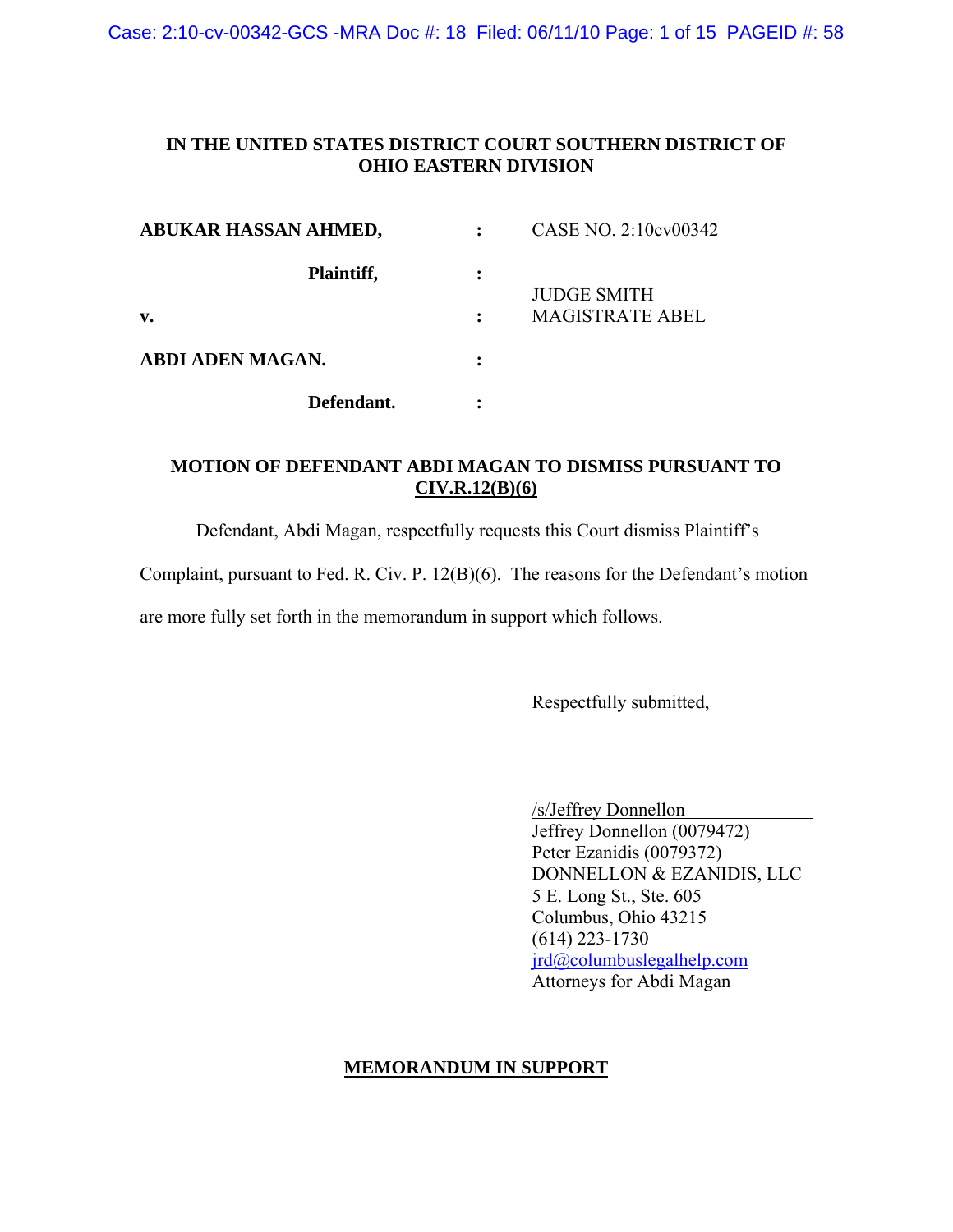### **I. BACKGROUND**

 Abdi Magan ("Mr. Magan") was a member of the Barre government. From approximately 1988 to 1990, Mr. Magan held the rank of Colonel and served as Chief of the NSS Department of Investigations.

 The Barre government included members of the Plaintiff's clan. (Abgaal subclan of the Hawiye Clan). Magan Affidavit Paragraph 6. Mr. Magan is a member of the Marehan sub-clan of the Darod clan. In 1980, Mr. Magan married Raha Nor. She is a member of the same clan and sub-clan as the Plaintiff. Magan Affidavit Paragraph 3.

 Mr. Magan absolutely denies having ever mistreated the Plaintiff. If any of the acts of torture mentioned in Plaintiff's complaint are true, Mr. Magan knew nothing about it and certainly did not authorize it. Magan Affidavit Paragraph 5.

 If the Plaintiff was detained for three months in 1988 and 1989 Mr. Magan would not have had authority to detain him. To the best of Mr. Magan's knowledge, Colonel Nor Hussein would have had that authority. Colonel Nor Hussein was a member of the Barre government and was in charge of prosecuting cases at the National Security Court. He was a member of the same clan and sub-clan as the Plaintiff. Magan Affidavit Paragraph 13.

 Mr. Magan was forced to resign from his position in the Barre government in approximately November of 1990. Mr. Magan refused to detain Osman Hassan Ali Atto without taking him in front of the National Security Court. Osman Hassan Ali Atto is a member of the same clan as the Plaintiff. Mr. Hassan would have been put in prison if the Barre government had not collapsed. Magan Affidavit Paragraph 7. Osman Hassan Ali Atto was a leader in the United Somali Congress (UNC).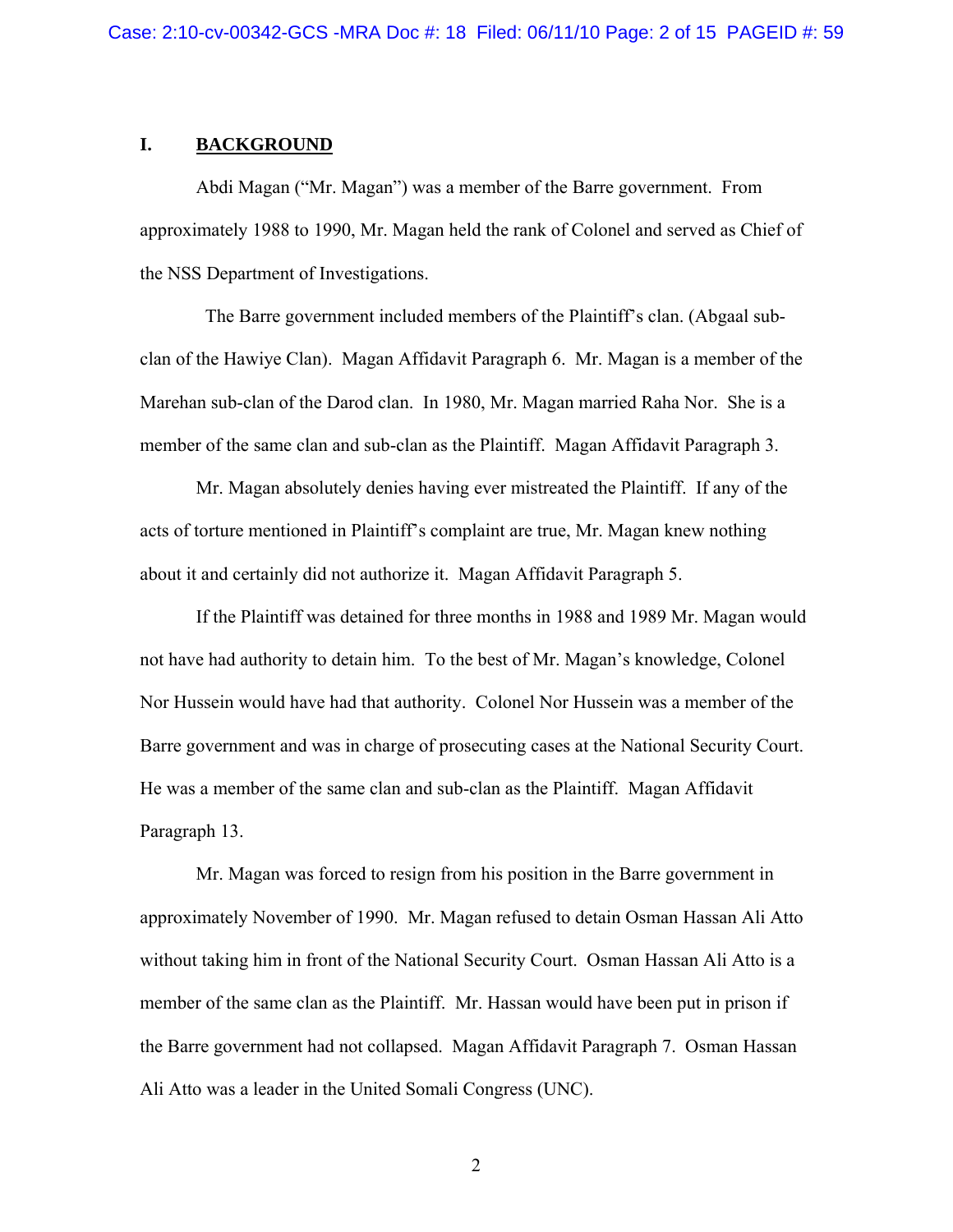In 1991, the Barre government collapsed. In 1991, it was no longer safe for members of Mr. Magan's clan to stay in Somalia. It was safe for members of the Plaintiff's clan to remain in Somalia. They were in control. Magan Affidavit Paragraph 9.

 In 1991, Mr. Magan fled to Kenya as a refugee. Magan Affidavit Paragraph 10. Both of Mr. Magan's children were killed in Somalia by members of the Plaintiff's clan. Magan Affidavit Paragraph 11.

 In 1990, Mr. Magan sought asylum in Kenya as a refugee. Mr. Magan lived openly in Kenya until 2000. In May of 2000, Mr. Magan moved to the United States and took up his current residence in Columbus, Ohio. Mr. Magan has lived in Columbus, Ohio peacefully and without public nuance for over ten years.

### **II. INTRODUCTION**

 Defendant Abdi Magan ("Defendant" or "Mr. Magan") is immune from suit in the United States courts for the claims asserted. The common law doctrine of official act immunity bars the courts of the United States from exercising jurisdiction over the officials of foreign countries for non-commercial actions taken in their official capacities. Accordingly, these principles require dismissal of this action pursuant to Federal Rule of Civil Procedure 12(b)(1).

 Plaintiff's claims are time barred. The alleged events took place no later than 1989. The Torture Victims Protection Act ("TVPA"), 28 U.S.C. § 1350, requires that actions be brought within a ten-year limitations period. 28 U.S.C. § 1350 § 2(c). The same limitations period applies to human rights claims made under the Alien Tort Statute ("ATS"), 28 U.S.C. § 1350, the alternative basis for jurisdiction in this action.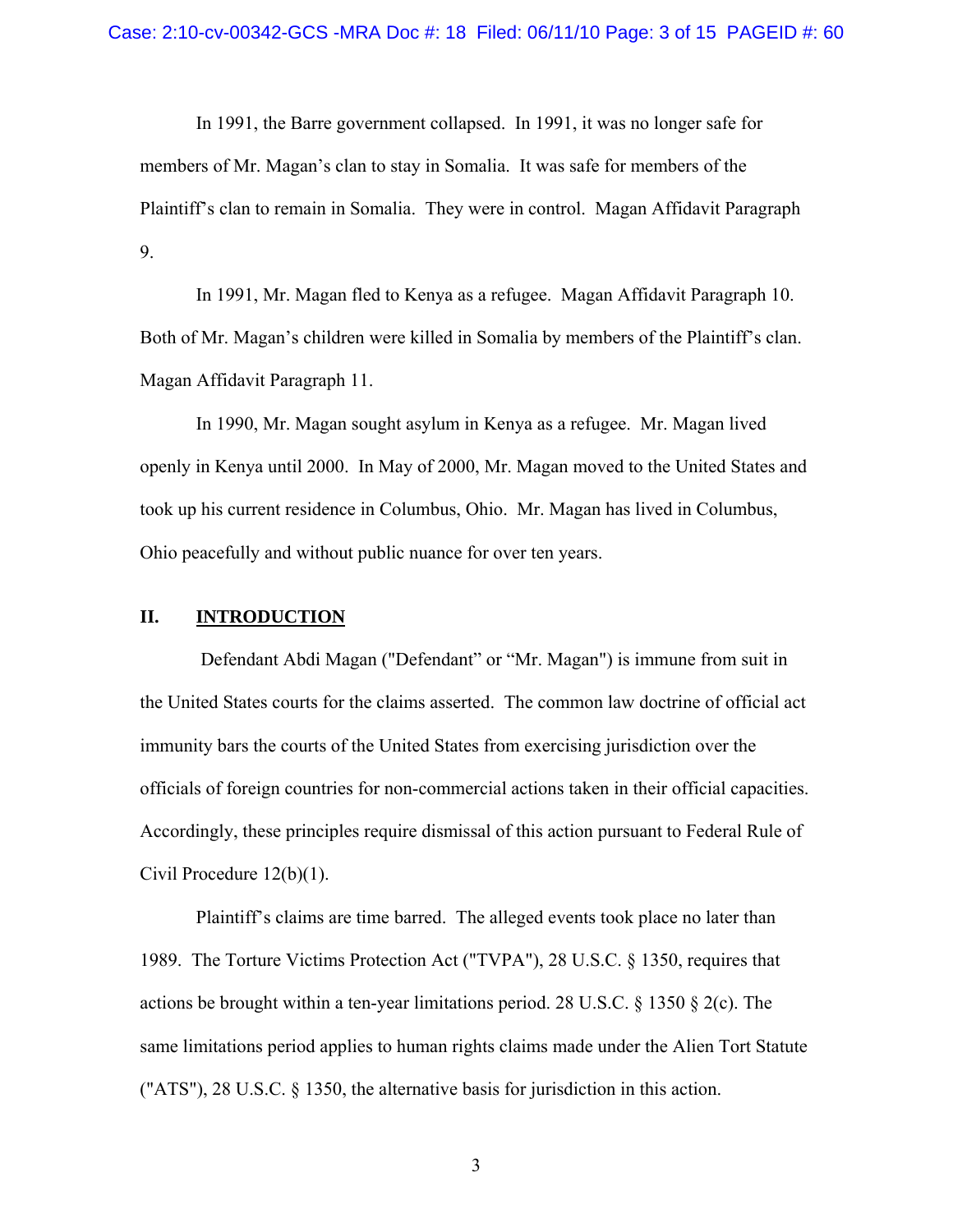Finally, because Plaintiff could have brought an action in the functioning court system of Northern Somalia (Somaliland) or Kenya, this Court should dismiss the Complaint for failure to exhaust judicial remedies, as required by the TVPA, 28 U.S.C. § 1350, § 2 (b) and the ATS.

### **III. ARGUMENT**

### **A. MR. MAGAN IS ENTITLED TO COMMON LAW IMMUNITY**

### 1. Common Law Principles

The common law principles of foreign official act immunity doctrine extends deep into American jurisprudence and apply to immunize one who, like Mr. Magan, is accused of actions taken in his official capacity and operate with particular force where that capacity consists of service in the most senior positions of government.

 The seminal expression of the this immunity doctrine was set forth nearly 200 years ago by Chief Justice Marshall in The Schooner Exchange v. McFaddon, 11 U.S. (7 Cranch) 116 (1812), which "came to be regarded as extending virtually absolute immunity to foreign sovereigns." Verlinden v. B.V. Central Bank of Nigeria, 461 U.S. 480, 486 (1983).

 The "absolute" immunity of the sovereign was, even prior to the Schooner Exchange case, generally understood to encompass not only the state and the head of state, but also other individual officials insofar as they acted on the sovereign's behalf. Statements recognizing immunity for foreign officials as to their official acts appear in the earliest opinions of the Attorney General. See 1 Op. Att'y Gen. 45, 46 (1794) (as to civil suit brought against governor of French island for seizure of a ship: "I am inclined to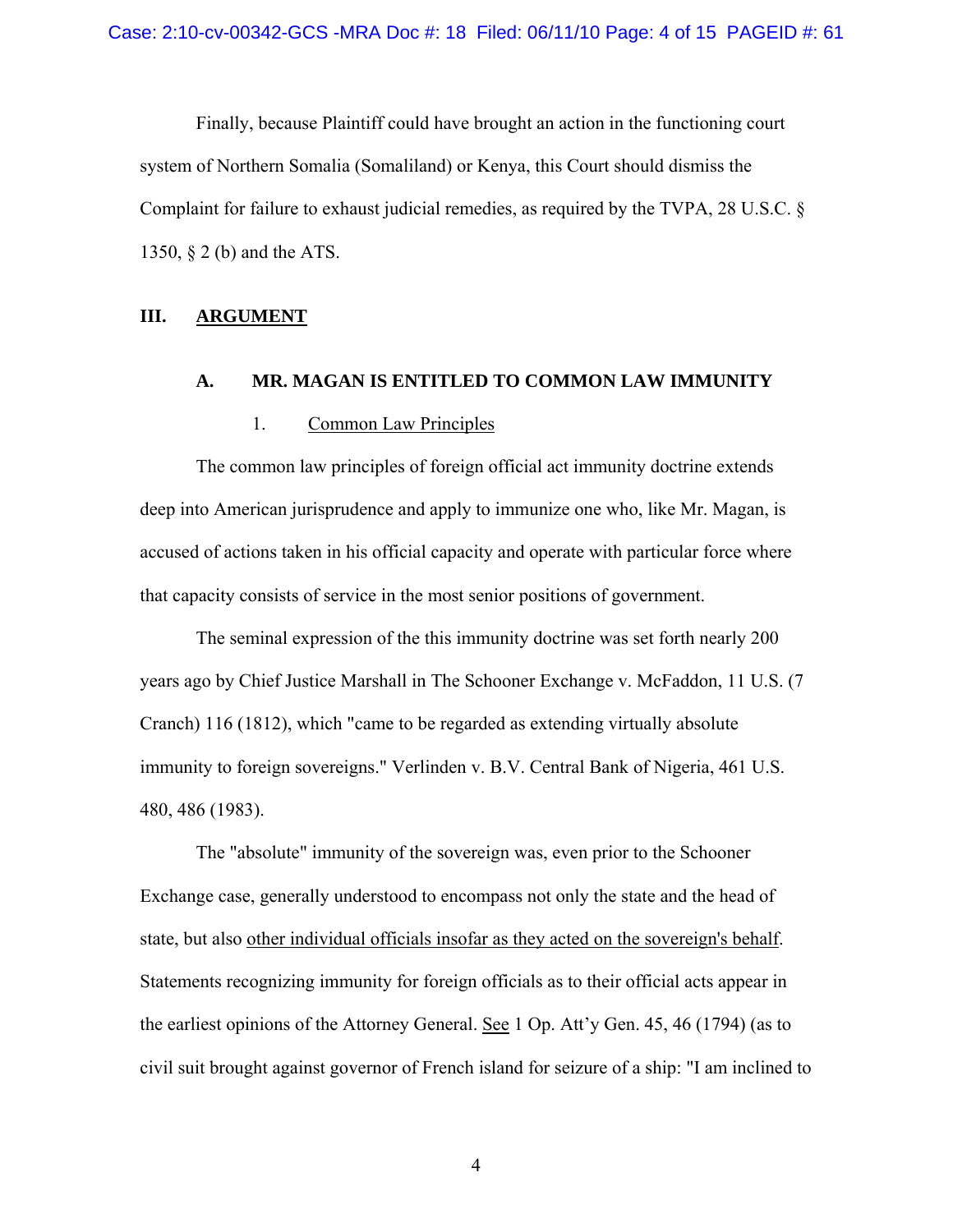think, if the seizure of the vessel is admitted to have been an official act, done by the defendant by virtue, or under color, of the powers vested in him as governor, that it will of itself be a sufficient answer to the plaintiff's action; that the defendant ought not to answer in our courts for any mere irregularity in the exercise of his powers; and that the extent of his authority can, with propriety or convenience, be determined only by the constituted authorities of his own nation"); 1 Op. Att'y Gen. 81 (1797) (as to suit brought against British official: "it is as well settled in the United States as in Great Britain, that a person acting under a commission from the sovereign of a foreign nation is not amenable for what he does in pursuance of his commission, to any judiciary tribunal in the United States").

 Expressions of official act immunity likewise appear in subsequent federal case law. In Underhill v. Hernandez, 168 U.S. 250 (1897), as to a suit brought against a Venezuelan general for acts undertaken in his official capacity in Venezuela, the Supreme Court held that the defendant was protected by "[t]he immunity of individuals from suits brought in foreign tribunals for acts done within their own states, in the exercise of governmental authority, whether as civil officers or as military commanders." 168 U.S. at 252; see also Lyders v. Lund, 32 F.2d 308, 309 (N.D. Cal. 1929) ("in actions against the officials of a foreign state not clothed with diplomatic immunity, it can be said that suits based upon official, authorized acts, performed within the scope of their duties on behalf of the foreign state, and for which the foreign state will have to respond directly or indirectly in the event of a judgment, are actions against the foreign state"); Heaney v. Spain, 445 F.2d 501, 504 (2d Cir. 1971) (noting in dicta that the immunity of a foreign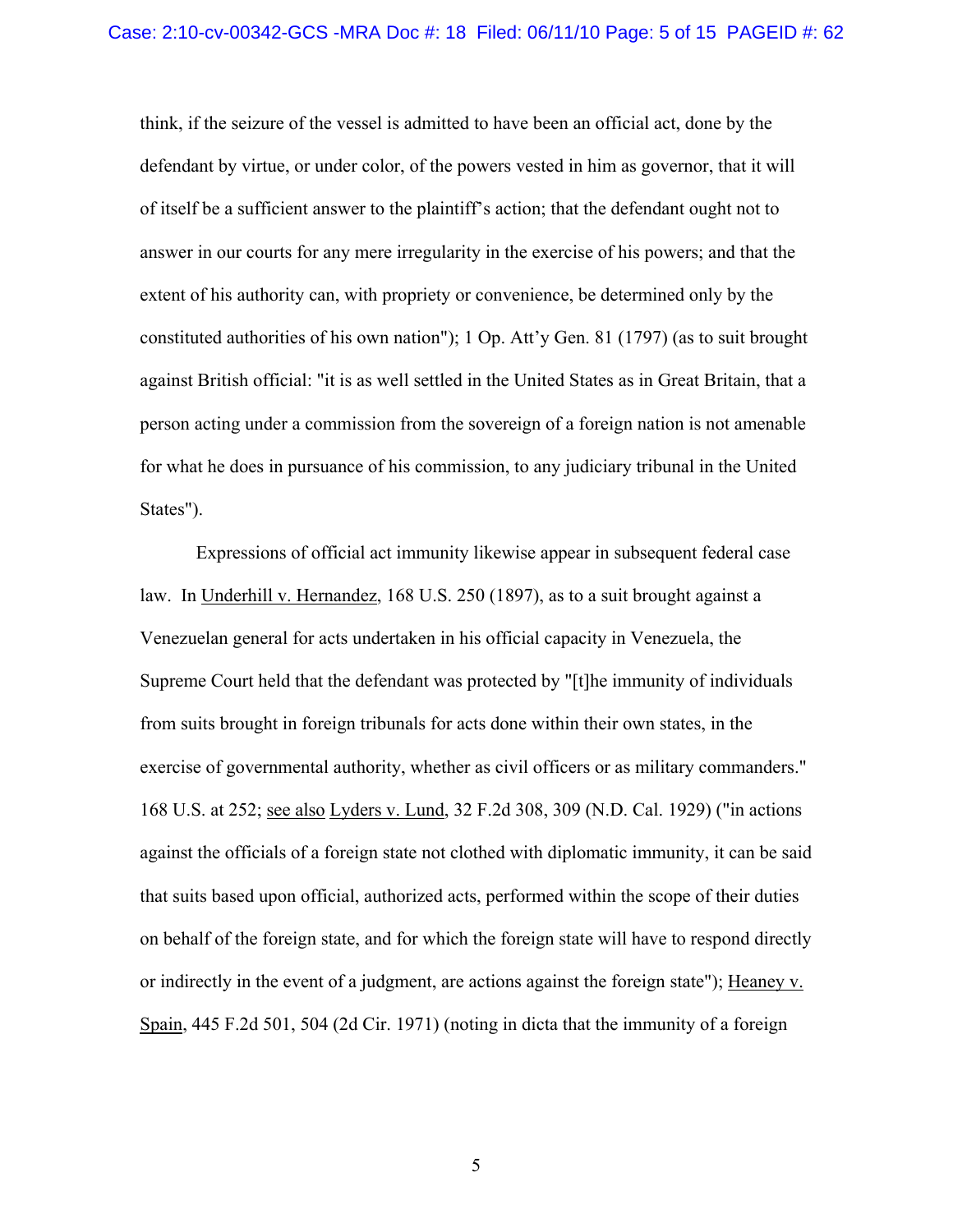state extends to any official or agent of the state with respect to their official acts); United States v. Noriega, 117 F.3d 1206, 1212 (11th Cir.1997) ("head-of-state immunity could attach in cases, such as this one, only pursuant to the principles and procedures outlined in The Schooner Exchange and its progent").

 The rationale for this immunity is broadly stated: "[A] suit against an individual acting in his official capacity is the practical equivalent of a suit against the sovereign directly." Chuidian, 912 F.2d at 1101; accord, e.g., Velasco, 370 F.3d at 399; In re Terrorist Attacks, 392 F. Supp. 2d at 551 (S.D.N.Y. 2005); Doe I v. Israel, 400 F. Supp. 2d at 104 (D.D.C. 2005); see also Herbage, 747 F. Supp. at 66 (finding sovereign immunity to protect individual officers on the ground that "a government does not act but through its agents").

 These cases are factually similar to the within cause of action. Plaintiff's allegation's refer to official, authorized acts, performed within the scope of Magan's duties on behalf of the foreign state, and as such, are not actionable.

## 2. Mr. Magan Is A Foreign Official Acting Within His Official Capacity.

 During the period that Mr. Magan held positions within the Somali government, the United States maintained diplomatic relations with Somalia. Mr. Magan served Somalia in an official capacity and as a representative of Somalia's executive. In addition, Somalia has never been designated a state-sponsor of terrorism under 50 U.S.C. App. § 2405 (j) or 22 U.S.C. § 2371 or otherwise been placed on a U.S. enemies list.

Mr. Magan is entitled to immunity from the claims asserted under the common law. The common law confers on Mr. Magan and all other foreign officials immunity for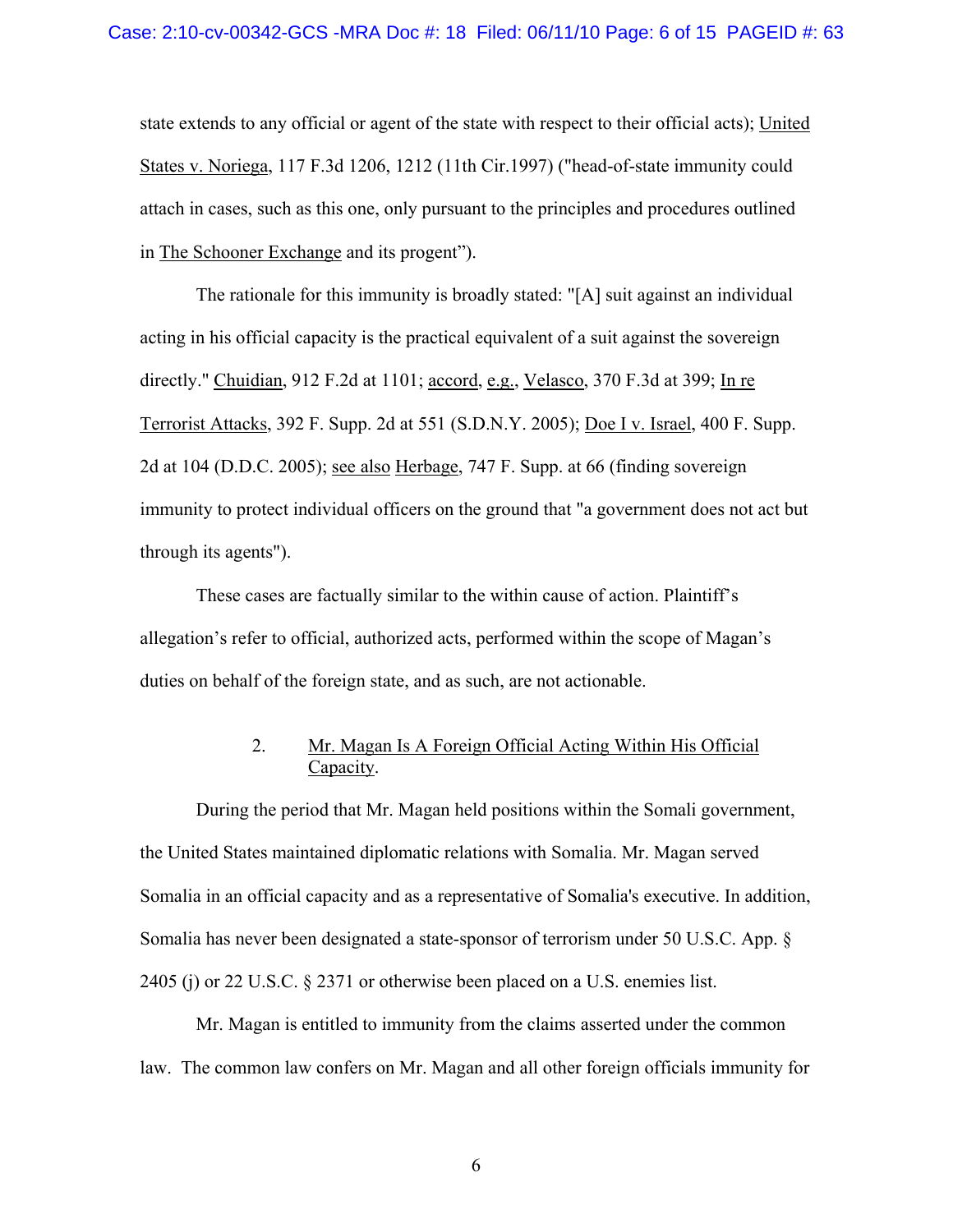actions such as those alleged here taken by the officials in their official capacities. This result is not altered by the legality or illegality of those actions under international law.

 Mr. Magan's actions were taken in his official capacity. Plaintiff acknowledges, as he must to assert Mr. Magan's liability under the TVPA, that the abuses allegedly suffered by the Plaintiff were "carried out under actual or apparent authority or color of law of the government of Somalia." (Plaintiff's Complaint, ¶56) Further, Plaintiff does not allege that Magan is an official who acted beyond the scope of his authority.

 A civil lawsuit against a foreign official will almost always challenge the lawfulness of the official's acts. Plaintiff has characterized the alleged conduct as violating accepted international laws. This argument would carve out an unlawful act exception that would vitiate the principle of official act immunity. There is no basis for creating such an exception where one does not exist. There is a serious failure of logic in the claim that an official cannot have immunity for "unlawful" acts. Hence, the official's immunity would be rendered meaningless if it could be overcome by such allegations alone. See Waltier v. Thomson, 189 F. Supp. 319, 321 n.6 (S.D.N.Y. 1960) (rejecting argument that foreign official's allegedly false statements could not be considered within the scope of his duties based simply on the premise that "wrongdoing is never authorized"); see also Herbage v. Meese, 747 F. Supp. 60, 67 (D.D.C. 1990) (rejecting argument that officials lost immunity by virtue of "acting illegally," finding that conduct was within the scope of their official capacities); Kline v. Kaneko, 685 F. Supp. 386, 390 (S.D.N.Y. 1988) (holding that plaintiff's claim that Mexican immigration official expelled her without due process "is in no way inconsistent with [the official] having acted in his official capacity").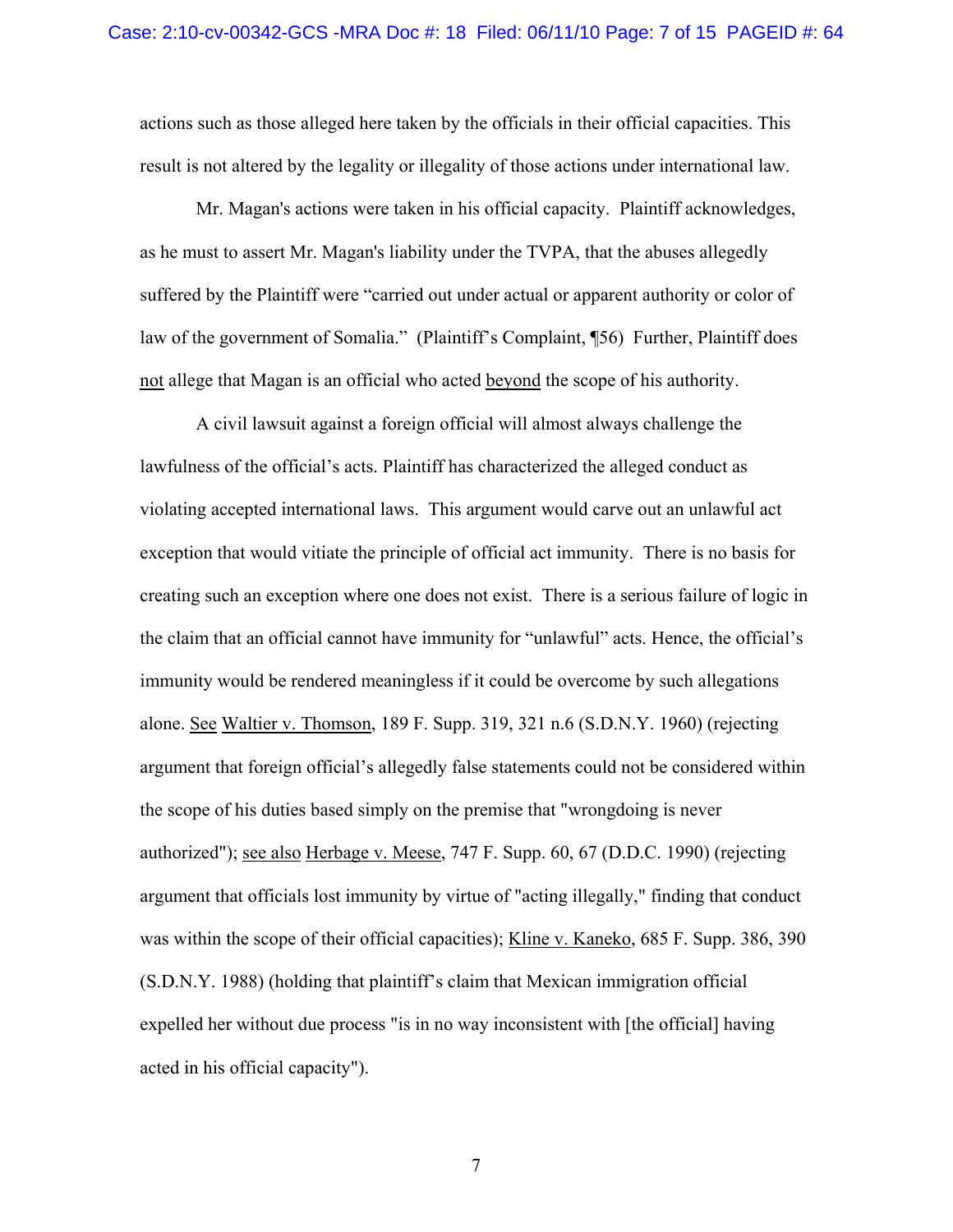An official act is one taken on behalf of the state, whether lawful or not.

The official capacity test properly turns on whether the acts in question were performed on the state's behalf, and are therefore attributable to the state itself as opposed to constituting private conduct. This test flows directly from the principle underlying immunity for foreign officials. An official acting in an official capacity is a manifestation of the state, and the official's acts are attributable to the state rather than to the official personally. El-Fadl v. Cent. Bank of Jordan, 75 F.3d 668, 671 (D.C. Cir. 1996) (defendant's activities were immune in that they "were neither personal nor private, but were undertaken only on behalf of the Central Bank [of Jordan]"); cf. Park v. Shin, 313 F.3d 1138 (9th Cir. 2002) (Korean official being sued by a personal family employee was not immune because he was not acting within the scope of his official duties). As the Supreme Court held in finding that alleged police torture was "sovereign" rather than commercial activity, and thus protected by sovereign immunity:

[H]owever monstrous such abuse undoubtedly may be, a foreign state's exercise of the power of its police has long been understood for purposes of the restrictive theory as peculiarly sovereign in nature. . . . Exercise of the powers of police and penal officers is not the sort of action by which private parties can engage in commerce. "[S]uch acts as legislation, or the expulsion of an alien, or a denial of justice, cannot be performed by an individual acting in his own name. They can be performed only by the state acting as such."

Saudi Arabia v. Nelson, 507 U.S. 349, 361-62 (1993) (citations omitted).

 Any contrary rule would invite an end-run around the immunity of the state. The immunity of a foreign state is not subject to any vague "unlawfulness" exception. It is subject only to those immunity exceptions specifically set forth in the FSIA. See Amerada Hess, 488 U.S. at 433-35; Smith v. Socialist People's Libyan Arab Jamahiriya, 101 F.3d 239, 242-45 (2d Cir. 1997); Princz v. Germany, 26 F.3d 1166, 1173-75 (D.C.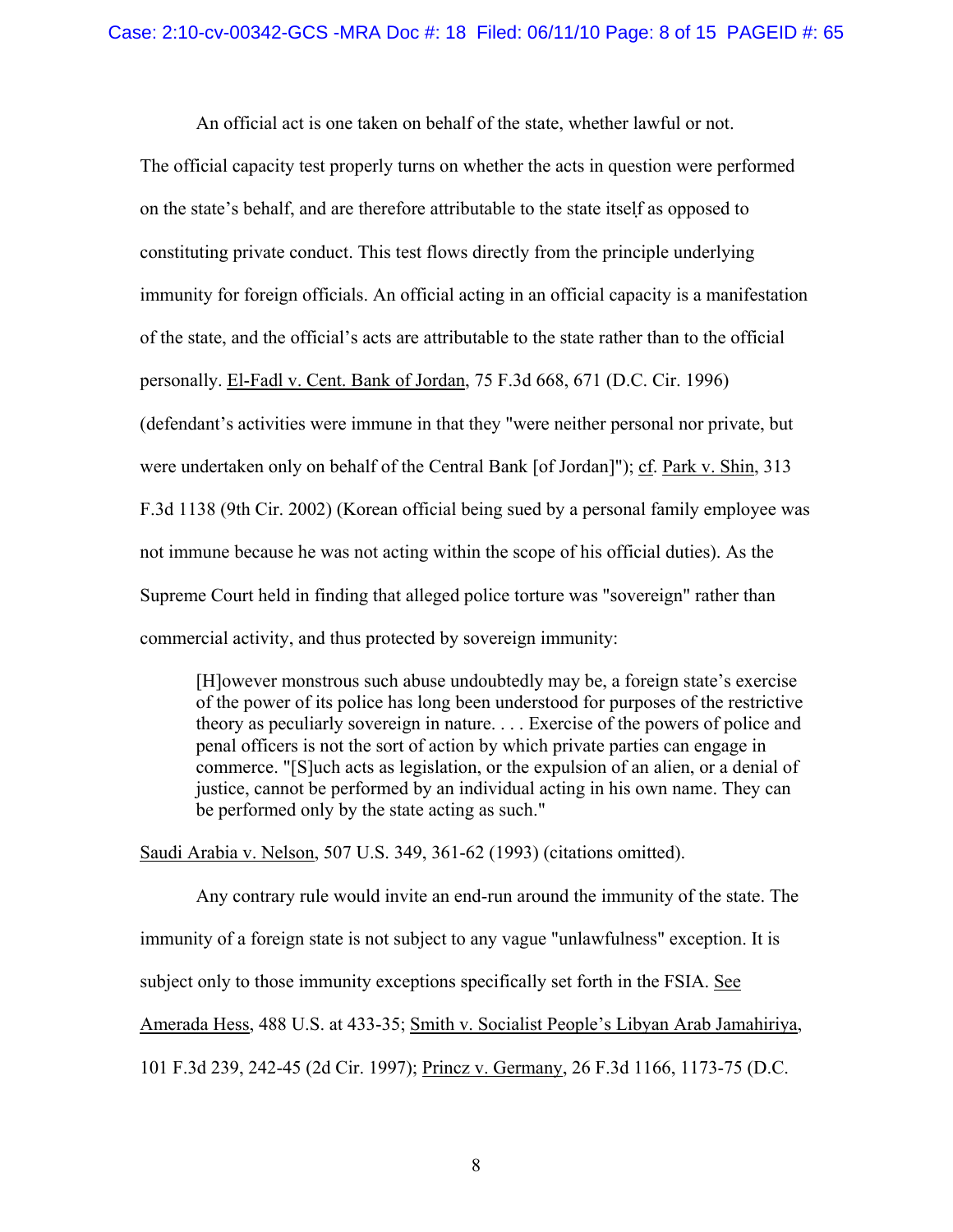Cir. 1994). If a foreign state's immunity under the FSIA does not dissolve upon mere assertions that its acts were unlawful, the immunity of the officials through whom the state acts must be similarly indestructible. Otherwise "litigants [might] accomplish indirectly what the Act barred them from doing directly." Chuidian v. Philippine Nat'l Bank, 912 F.2d 1095, 1102 (9th Cir. 1990).

 In Amerada Hess, the Supreme Court held that a foreign state's immunity was not subject to any general exception for alleged violations of international law brought under the Alien Tort Statute. 488 U.S. at 435-43. Without common law official act immunity, the litigants in Amerada Hess, which involved the bombing of a neutral ship by the Argentine military, could have avoided dismissal simply by naming the defense minister as defendant rather than the Argentine government itself. This is the very circumvention Plaintiff seeks here by naming Mr. Magan as defendant to answer for alleged actions ascribable to the Somali government.

 Plaintiff does not argue that Magan's conduct was outside of his official capacity as the head of the NSS. The lawfulness of the conduct is not at issue. So long as Magan acted within his official capacity and on behalf of the Somalian government, the conduct is immune from civil liability, and this cause must be dismissed.

## **B. PLAINTIFF'S CLAIMS SHOULD BE DISMISSED FOR FAILURE TO EXHAUSE LEGAL REMEDIES**

 The TVPA requires that "[a] court shall decline to hear a claim under this section if the clamant has not exhausted adequate and available remedies in the place in which the conduct giving rise to acclaim occurred." 28 U.S.C.  $\S$  1350  $\S$  2(c). This requirement is "not intended to create a prohibitively stringent condition precedent to recovery under the statute." Xuncax v. Granajo, 886 F. Supp. 162, 178 (D. Mass. 1995). Nevertheless,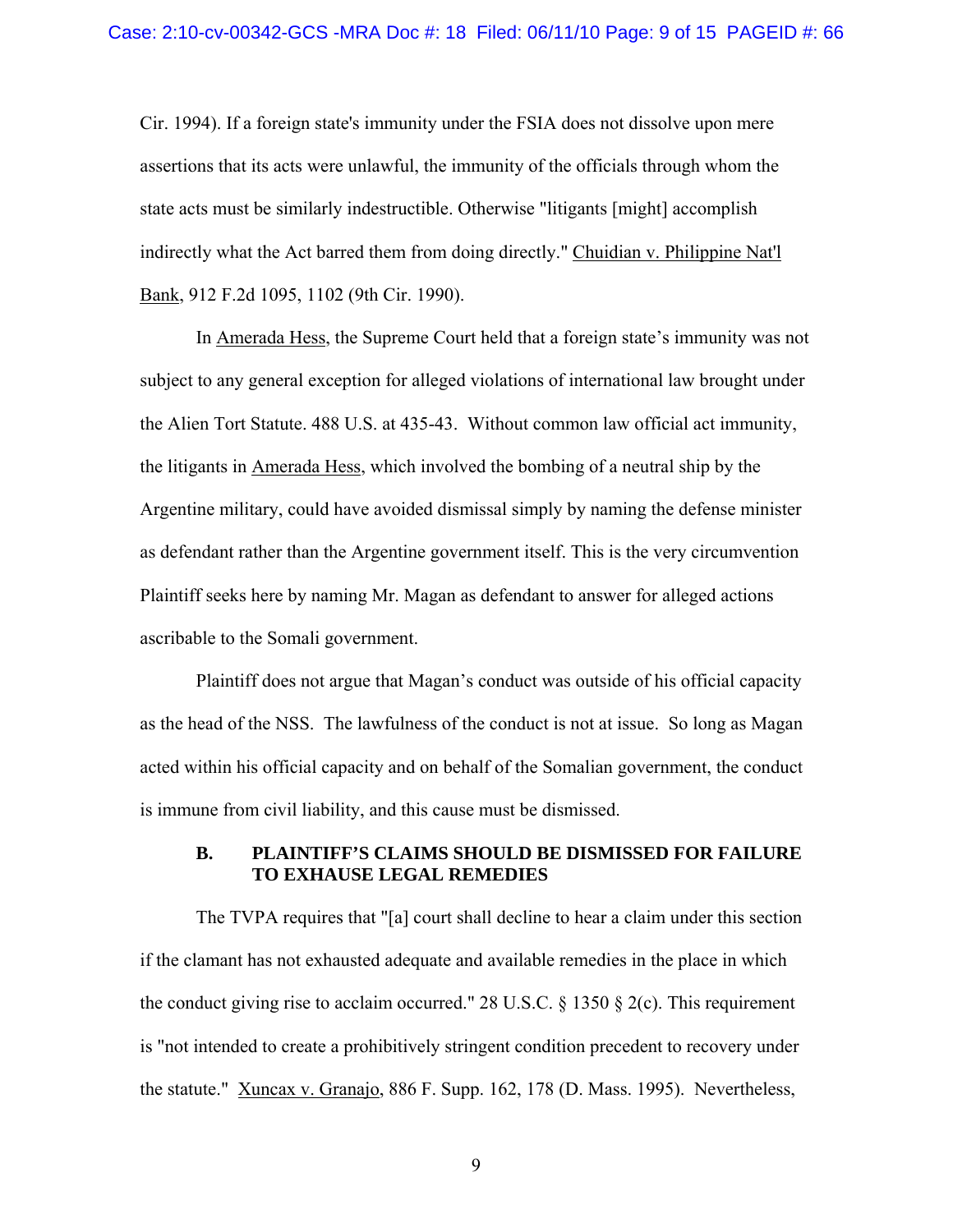before bringing suit in the United States, the Plaintiff first must have exhausted their legal remedies in Somalia or Somaliland.

 Once a defendant raises failure to exhaust local remedies and "makes a showing of remedies abroad which have not been exhausted, the burden shifts to the plaintiff to rebut by showing that the local remedies were ineffective, unobtainable, unduly prolonged, inadequate, or obviously futile." Sinaltrainal v. Coca-Cola Co., 256 F. Supp. 2d 1345 (S.D. Fla. 2003). The Sinaltrainal court also considers exhaustion of remedies to be a jurisdictional requirement subject to challenge in a motion to dismiss. 256 F. Supp. 2d at 1357; but see Barrueto v. Larios, 291 F. Supp. 2d 1360 (S.D. Fla. 2003) (failure to exhaust remedies is an affirmative defense under TVPA).

 Alessandro Campo, a licensed Italian lawyer, has been employed as the Legal Expert for the United Nations and the Italian Embassy to Somalia. Mr. Campo is an expert on Somali law and served as a participant in a United Nations Development Office mission to assess Somaliland's courts and judicial authorities, is of the opinion that "adequate and available remedies have been available in Somaliland since approximately 1991.

From my assessment of Somaliland's judiciary, and based upon information generated by the Somaliland Government that I deem to be reliable, there has been a relatively independent and functioning judiciary within Somaliland since 1991…Somaliland's judiciary is competent to hear claims such as these, for torture and crimes against humanity.

Campo Affidavit, submitted December 1, 2004 in Civil Action No. 1:04 CV 1360 in the Eastern District Court for the Eastern District of Virginia ("First Campo Affidavit") (attached hereto as Exhibit 1) at Paragraph 6-7.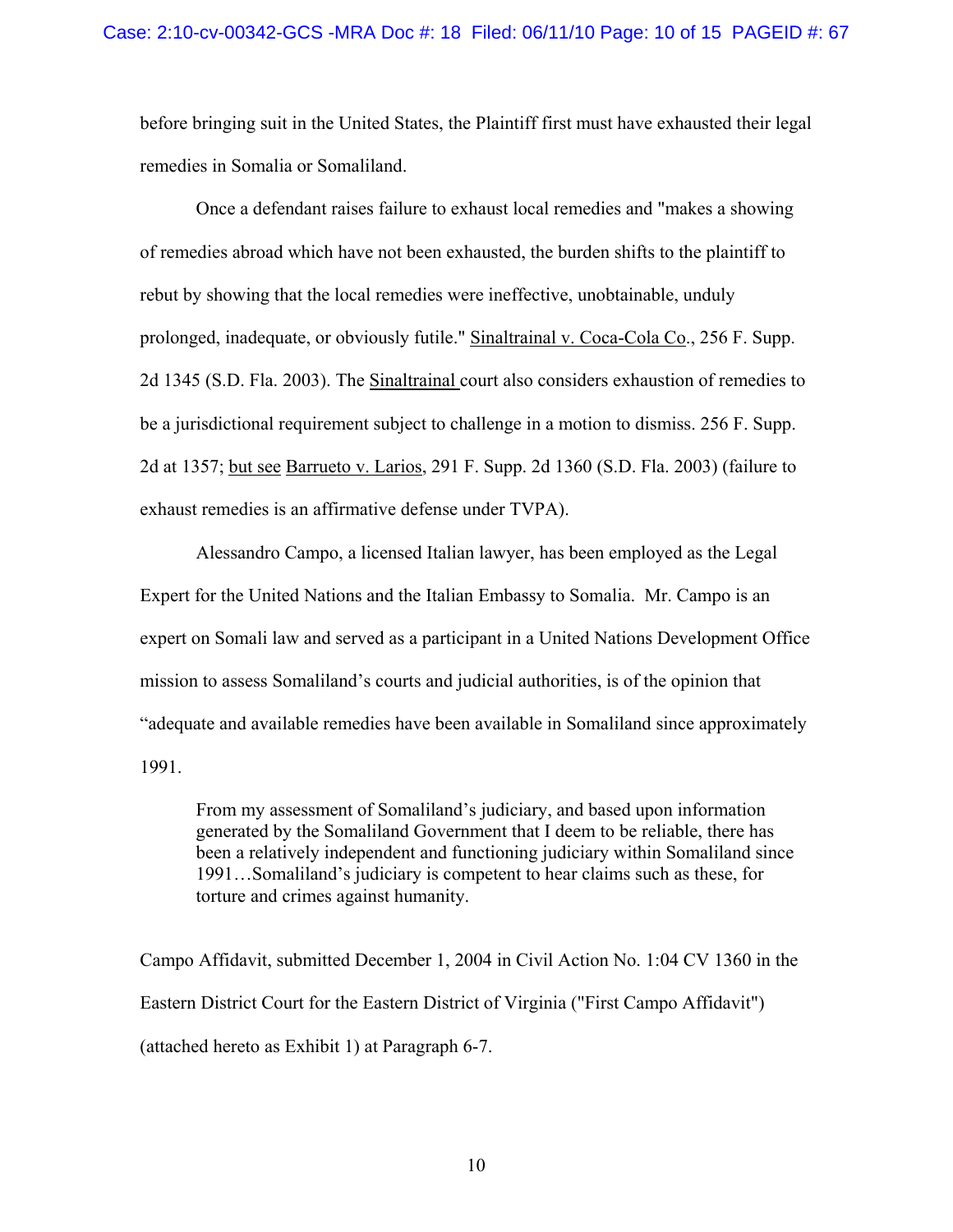In the case at bar, Somaliland has a functioning government with a court system, where Plaintiff's claims should have been brought. The Somaliland judicial system is adequate and functions well free of political influence for claims of this nature. Second Campo Affidavit at Paragraph 6-7; Nur Affidavit at Paragraph 8-10. According to the U.S. State Department, a functioning judicial system has existed from 1991: "Somaliland's Government included . . . a functioning civil court system." Department of State 2003 Country Report on Human Rights Practices in Somalia (February 25, 2004). Furthermore, Somaliland would permit a lawsuit to be brought there for events that took place in part in Mogadishu, which remains part of Somalia. Moreover, the laws of Somaliland have provided a cause of action for victims of torture and killing. Second Campo Affidavit at Paragraph 6-9. Given the availability of an adequate remedy in Somaliland prior to the time Plaintiffs filed this action, Plaintiffs' claims must be dismissed.

 Mr. Campo also disputes that fear of reprisal justifies tolling the limitations period in ACTA and TVPA cases. Mr. Campo believes that conditions in Somalia since the fall of the Barre administration have not precluded investigation and have not presented a risk of reprisal.

 After the fall of the Barre administration in 1991, a Somali bringing a claim for victimization against a former official of the Barre administration would have had little or no fear of reprisal for himself or family members still residing in Somaliland, the rest of Somalia, or outside of the area. The remnants of the Barre Administration do not exist in an organized fashion and would be incapable of taking retaliatory action against Plaintiffs or their families.

### First Campo Affidavit, at 11.

 In 1991, it was no longer safe for members of Mr. Magan's clan (Marehan subclan of the Darod clan) to stay in Somalia. It was safe for members of the Plaintiff's clan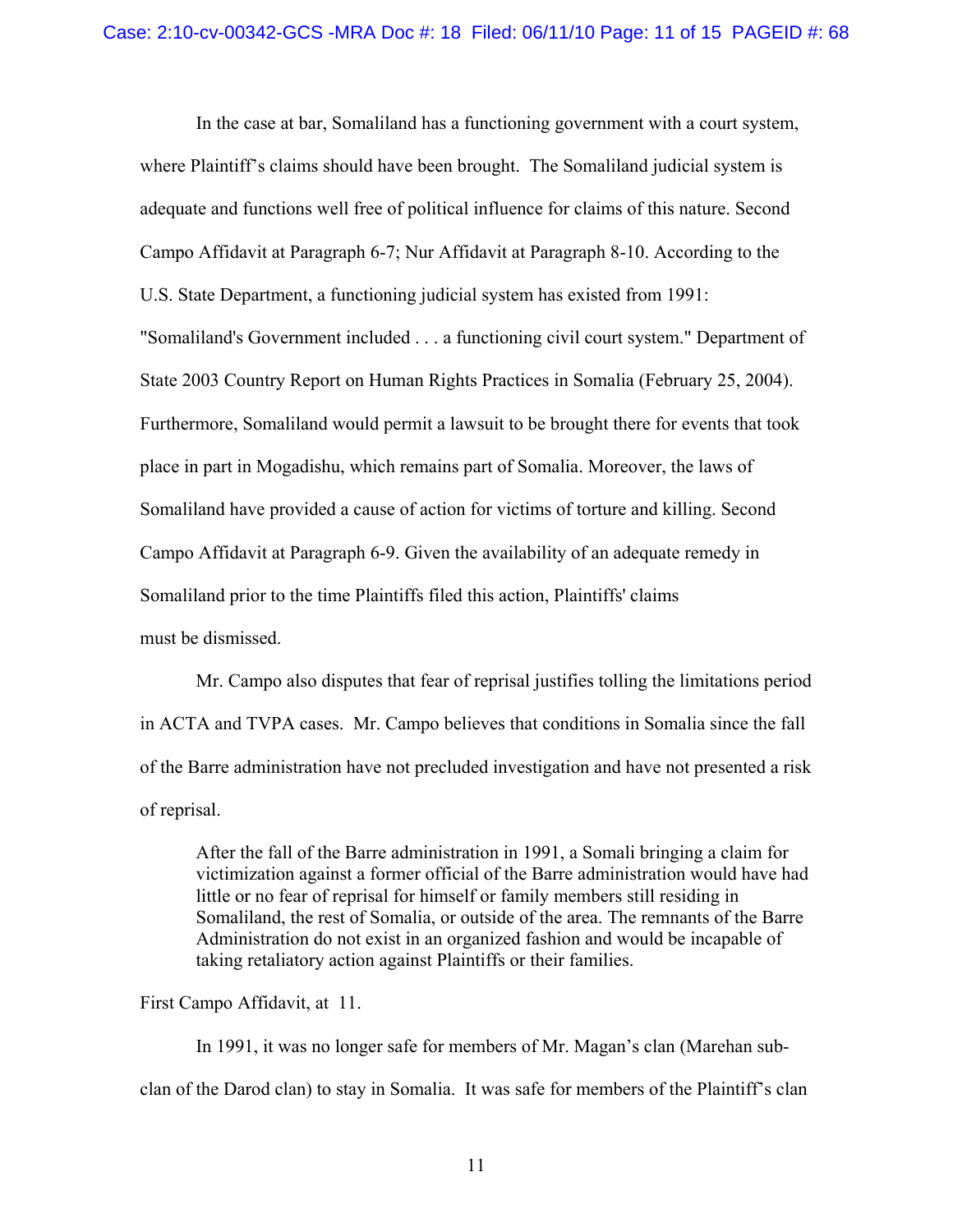(Abgaal sub-clan of the Hawiye clan) to remain in Somalia. They were in control. Magan Affidavit Paragraph 9. If the Plaintiff had instituted court proceedings in Somalia in 1991, he would have had no fear of reprisal or retaliation in Somalia. His clan and sub-clan had power. Mr. Magan's clan and sub-clan were forced to leave Somalia or risk death or rape. Magan Affidavit Paragraph 12.

### **C**. **PLAINTIFF'S CLAIMS ARE TIME BARRED**

 Plaintiffs have brought suit pursuant to the TVPA and ATS, 28 U.S.C. § 1350. For suits brought upon either basis, the federal courts have uniformly held the TVPA's ten-year statute of limitations governs questions of timeliness. See Van Tu v. Koster, 364 F.3d 1196, 1199 (10th Cir. 2004); Deutsch v. Turner Corp., 317 F.3d 1005 (9th Cir. 2003); Hilao v. Marcos, 103 F.3d 767, 773 (9th Cir. 1996).

 Plaintiff alleges that he suffered injuries no later than 1989. According to the TVPA and cases interpreting the ATS, these actions should have been brought no later than 1999. Plaintiff maintains, however, that equitable tolling should extend the limitations period for an additional eleven years. The facts alleged do not satisfy the requirements for equitable tolling.

 Under traditional equitable tolling analysis, courts in this Circuit consider the following factors: "(1) the petitioner's lack of notice of the filing requirement; (2) the petitioner's lack of constructive knowledge of the filing requirement; (3) diligence in pursuing one's rights; (4) absence of prejudice to the respondent; and (5) the petitioner's reasonableness in remaining ignorant of the legal requirement for filing his claim." Andrews, 851 F.2d at 151; Dunlap, 250 F.3d at 1008. These five factors are not exhaustive, however. Griffin, 399 F.3d at 635 (citing Cook v. Stegall, 295 F.3d 517, 521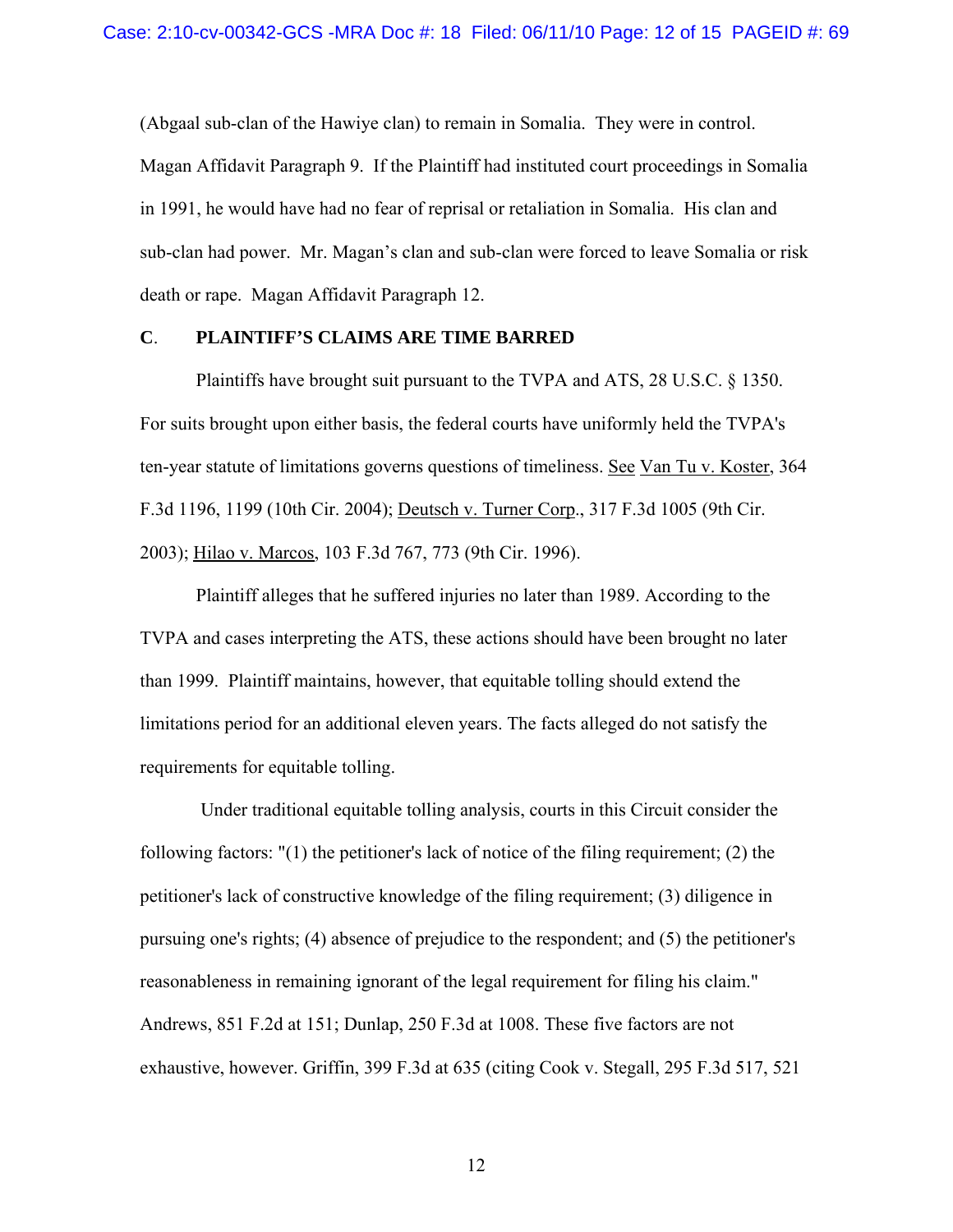(6th Cir. 2002)). Nor is each of the five factors relevant in all cases. Id. (citing King v. Bell, 378 F.3d 550, 553 (6th Cir. 2004)). Indeed, this Court has frequently found traditional equitable tolling appropriate based primarily on consideration of the petitioner's lack of constructive knowledge or actual notice of the tolling requirement and the petitioner's diligence in pursuing his rights. See, e.g., id., at 636-37 (finding equitable tolling was appropriate for a petitioner who lacked notice of the relevant deadline and had acted reasonably diligently); Miller v. Collins, 305 F.3d 491, 496 (6th Cir. 2002) (applying equitable tolling in light of petitioner's lack of notice and diligence in pursuing his claims).

 Mr. Magan disagrees with Plaintiffs' assertion that the statute of limitations is tolled until the defendant entered the United States. This simply is not the case, if outside of the United States there exists "any jurisdiction in which the same or a similar action arising from the same facts may be maintained by the plaintiff, provided that the remedy in that jurisdiction is adequate and available." S. Rep. No. 249, 102d Cong., 1st Sess., at 11.

 Mr. Magan could have brought suit in Somaliland's judicial system as early as 1991. See argument above.

 In addition, Mr. Magan lived openly in Kenya from 1991 to 2000. If anyone wanted to find him it would not have been hard to do so. Magan Affidavit Paragraph 14. Kenya's basic legal system and body of law is very similar to that found in western or European countries. This is mainly a result of Kenya being a part of the British empire for many decades until 1963.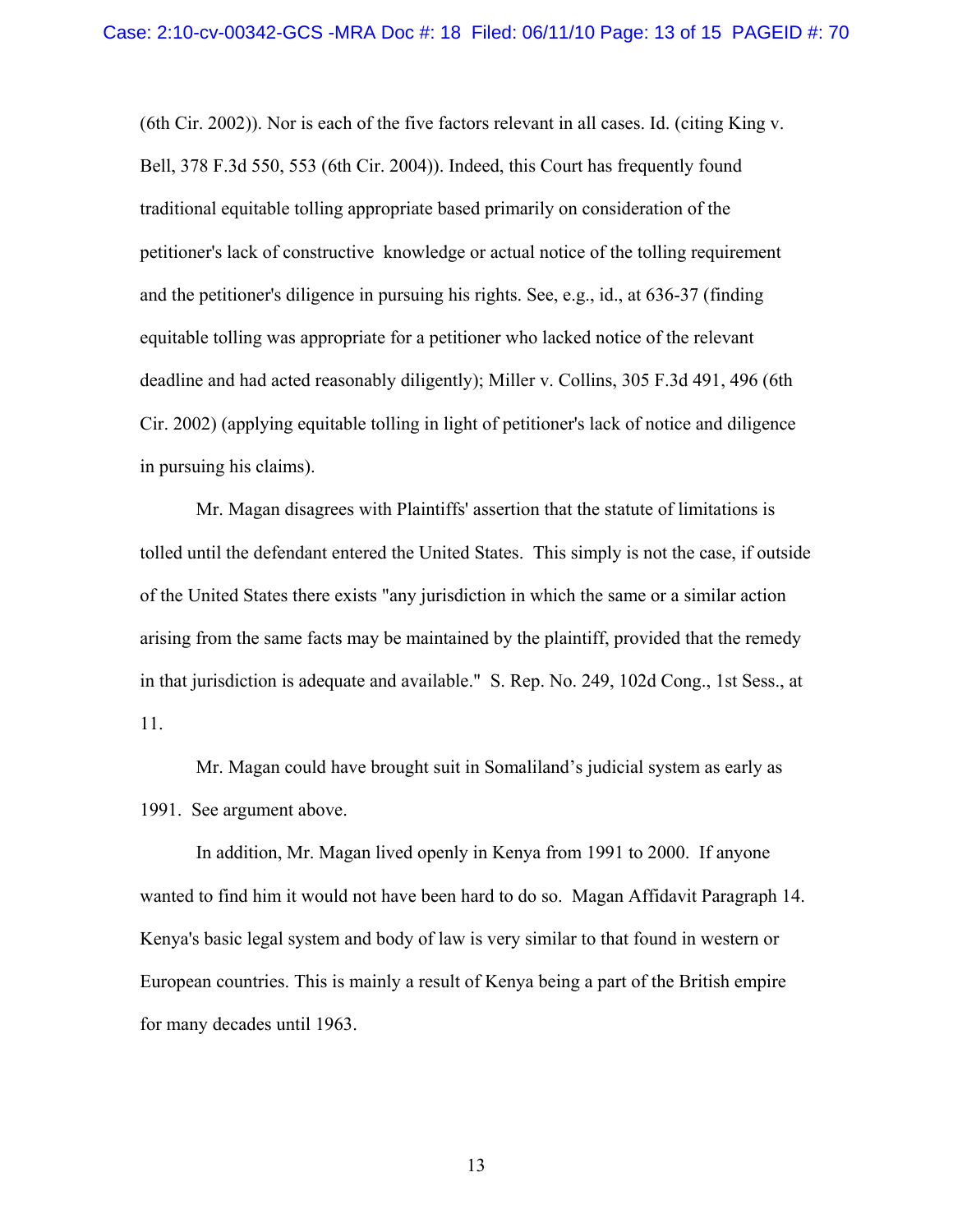Furthermore, Plaintiff's delay only makes discovery more difficult; with the passage of time, paperwork is lost or destroyed and witnesses' memories fade.

 In sum, the Plaintiff's victimization allegedly took place at the latest in 1989. The ten-year statute of limitations expired in 1999 or, at the latest, assuming the availability of equitable tolling, in 2001, ten years after the Barre administration collapsed, thereby ending any legitimate fear of reprisal. Plaintiffs' claims now are time barred and must be dismissed pursuant to Federal Rule of Civil Procedure 12(b)(6).

### **IV. CONCLUSION**

 Defendant Abdi Magan ("Defendant" or "Mr. Magan") is immune from suit in the United States courts for the claims asserted. The common law doctrine of official act immunity bars the courts of the United States from exercising personal jurisdiction over the officials of foreign countries for non-commercial actions taken in their official capacities. Accordingly, these principles require dismissal of this action pursuant to Federal Rule of Civil Procedure 12(b)(1).

 Plaintiff's claims are time barred. The alleged events took place no later than 1989. The Torture Victims Protection Act ("TVPA"), 28 U.S.C. § 1350, requires that actions be brought within a ten-year limitations period. 28 U.S.C. § 1350 § 2(c). The same limitations period applies to human rights claims made under the Alien Tort Statute ("ATS"), 28 U.S.C. § 1350, the alternative basis for jurisdiction in this action.

 Finally, because Plaintiff could have brought an action in the functioning court system of Northern Somalia (Somaliland) or Kenya, this Court should dismiss the Complaint for failure to exhaust judicial remedies, as required by the TVPA, 28 U.S.C. § 1350, § 2 (b) and the ATS.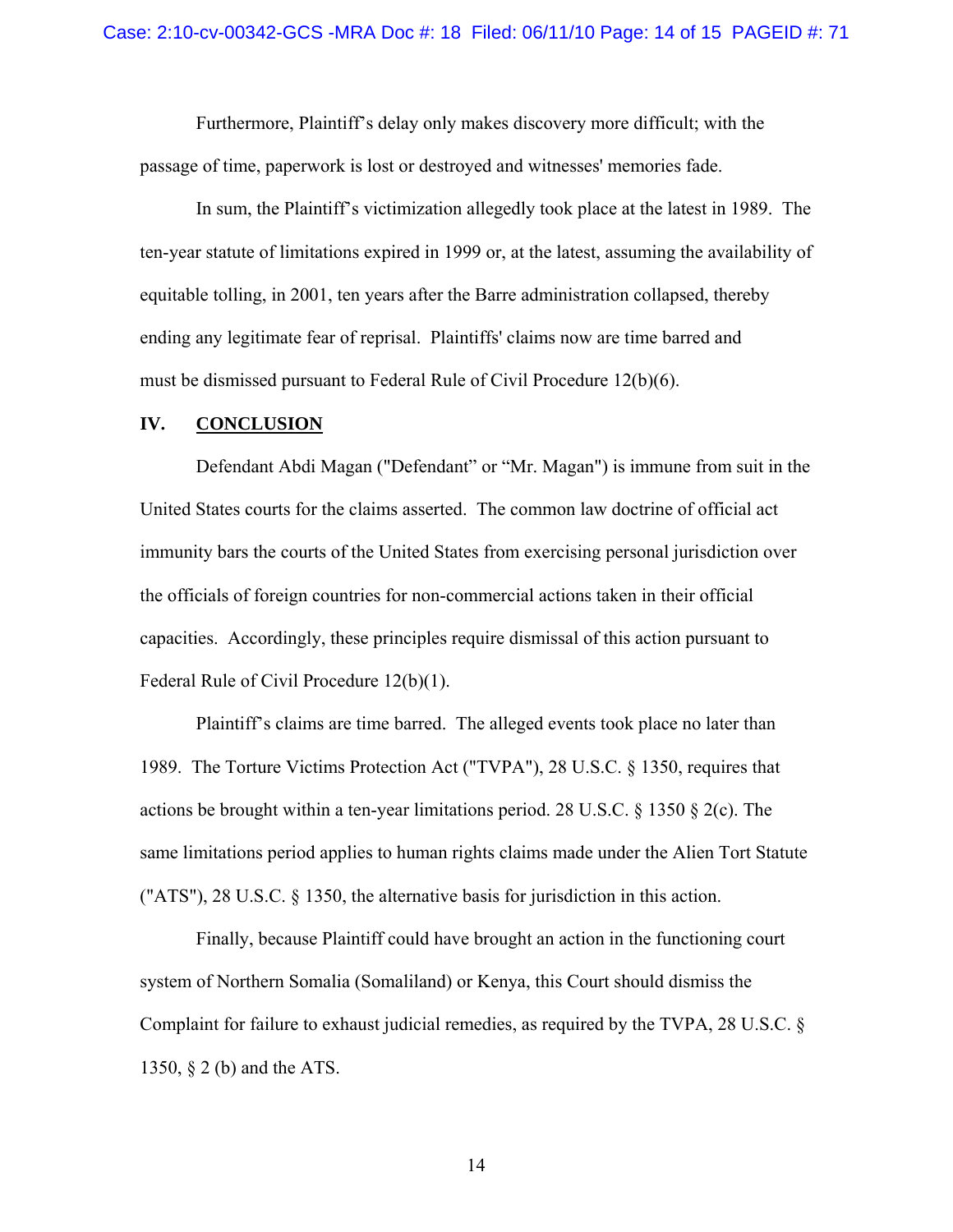Case: 2:10-cv-00342-GCS -MRA Doc #: 18 Filed: 06/11/10 Page: 15 of 15 PAGEID #: 72

Respectfully submitted,

 /s/Jeffrey Donnellon Jeffrey Donnellon (0079472) Peter Ezanidis (0079372) DONNELLON & EZANIDIS, LLC 5 E. Long St., Ste. 605 Columbus, Ohio 43215 [jrd@columbuslegalhelp.com](mailto:jrd@columbuslegalhelp.com) Attorneys for Abdi Magan

I hereby certify that on June 11, 2010, a copy of the foregoing Plaintiff's Motion to Dismiss was filed electronically. Notice of this filing will be sent to all parties by operation of the Court's electronic filing system. Parties may access this filing through the Court's system.

*/s/Jeff Donnellon*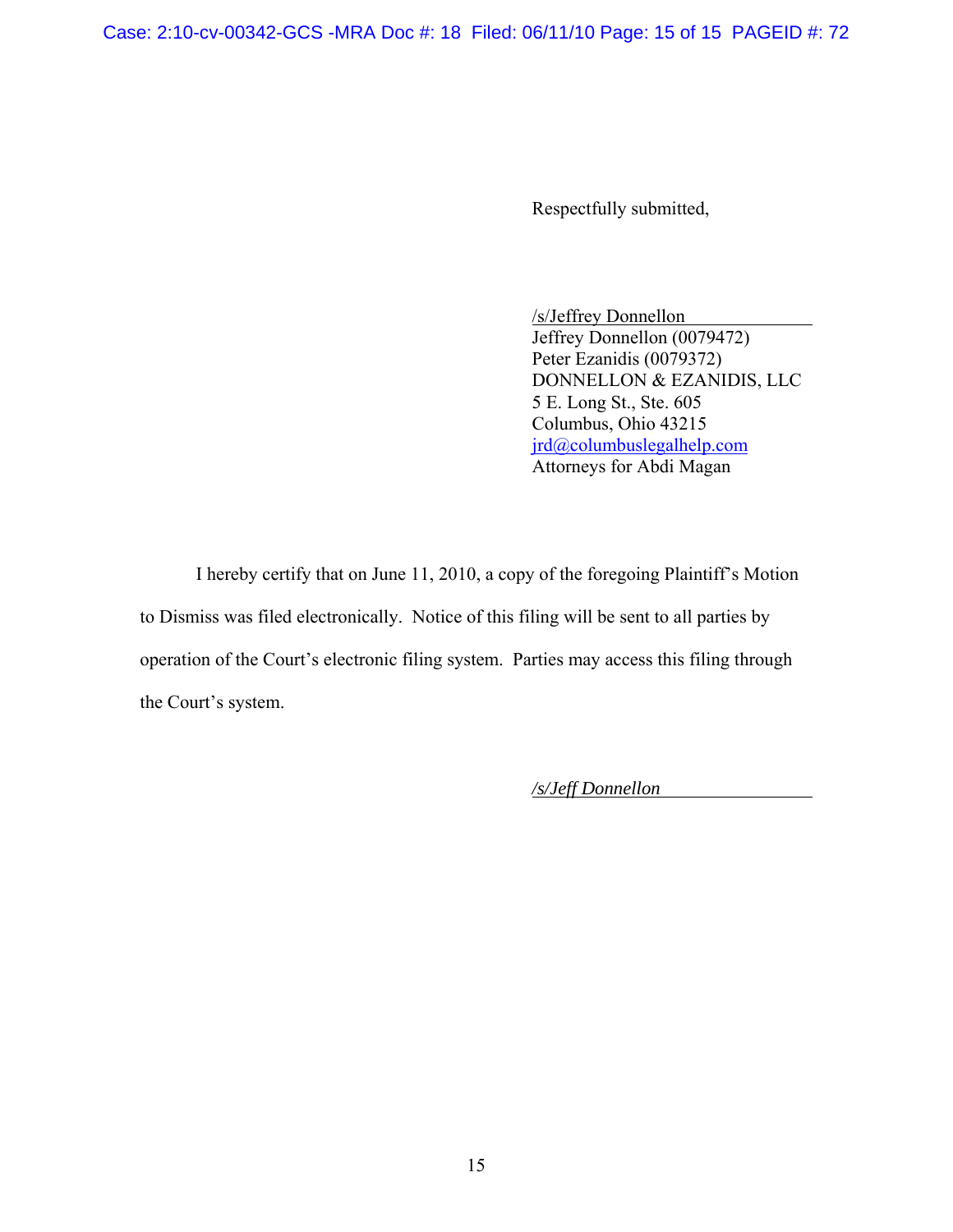Case: 2:10-cv-00342-GCS -MRA Doc #: 18-1 Filed: 06/11/10 Page: 1 of 3 PAGEID #: 73

## IN THE UNITED STATES DISTRICT COURT SOUTHERN DISTRICT OF **OHIO EASTERN DIVISION**

| <b>ABUKAR HASSAN AHMED,</b> | CASE NO. 2:10ev00342                  |
|-----------------------------|---------------------------------------|
| Plaintiff,                  |                                       |
| v.                          | <b>JUDGE SMITH</b><br>MAGISTRATE ABEL |
| <b>ABDI ADEN MAGAN.</b>     |                                       |
| Defendant.                  |                                       |

# **AFFIDAVIT OF NAME OF ABDI MAGAN**

**STATE OF OHIO**  $\mathcal{E}$  $)SS:$ COUNTY OF FRANKLIN )

Now comes Abdi Magan, and for his affidavit states as follows:

- 1. I am an adult over the age of 18 and competent to give sworn testimony. I have personal knowledge of the facts set forth below.
- 2. I am a member of the Marehan sub-clan of the Darod clan.
- 3. In 1980, I married Raha Nor. Raha Nor is a member of the Abgaal sub-clan of the Hawiye clan. That is the same clan and sub-clan as the Plaintiff in this case.
- 4. I absolutely deny having ever mistreated the Plaintiff.
- 5. If any of the acts of torture mentioned in Plaintiff's complaint are true I knew nothing about it and certainly did not authorize it.
- 6. I was a member of the Barre government. The Barre government included members of the Plaintiff's clan. (Abgaal sub-clan of the Hawiye clan).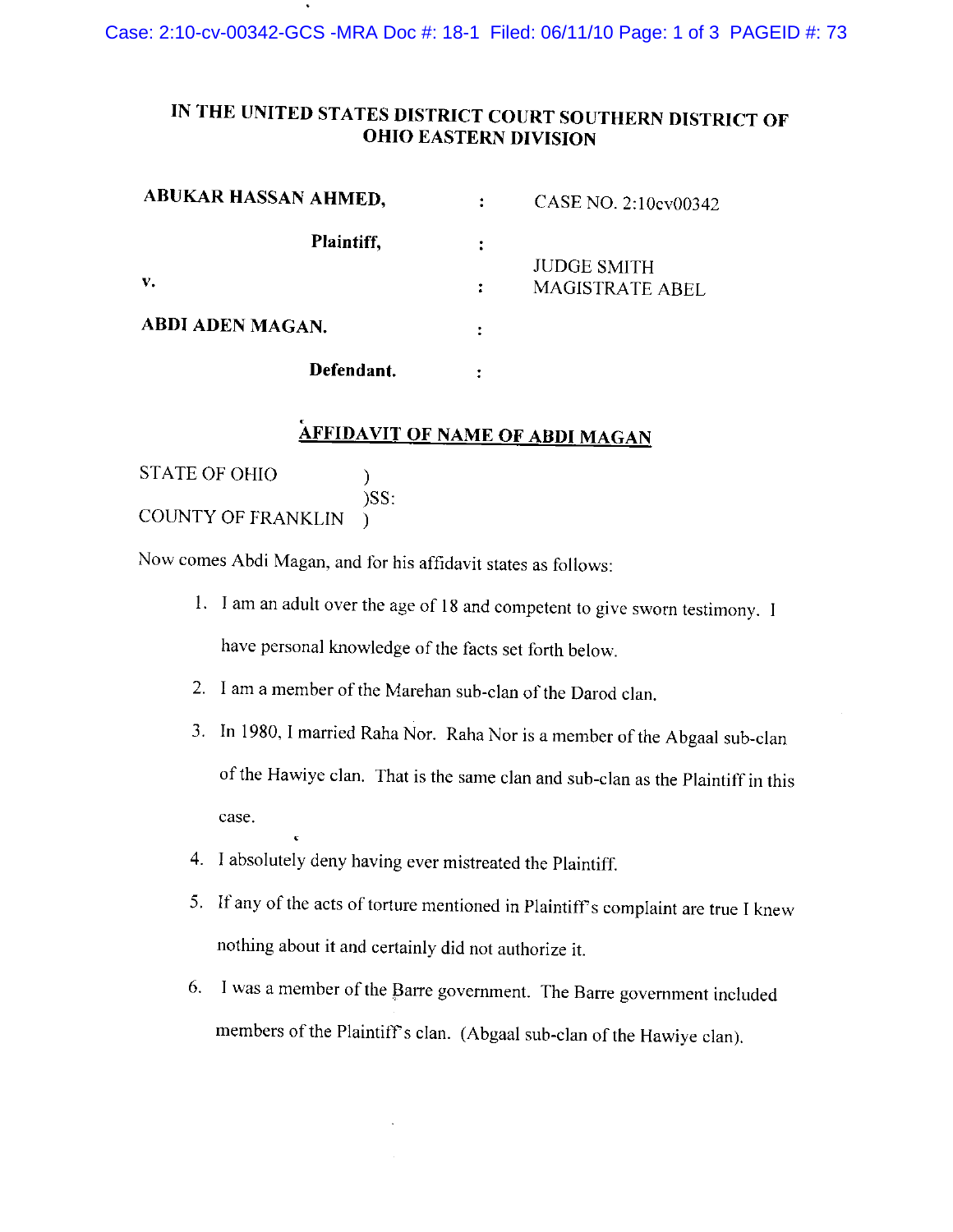- 7. I was forced to resign from my position in the Barre government in approximately November of 1990. I refused to detain Osman Hassan Ali Atto without taking him in front of the National Security Court. Osman Hassan Ali Atto is a member of the same clan as the Plaintiff. I would have been put in prison if the Barre government had not collapsed.
- 8. In 1991, the Barre government collapsed.
- 9. In 1991, it was no longer safe for members of my clan (Marehan sub-clan of the Darod clan) to stay in Somalia. It was safe for members of the Plaintiff's clan (Abgaal sub-clan of the Hawiye clan) to remain in Somalia. They were in control.
- 10. In 1991, I fled to Kenya as a refugee.
- 11. Both of my children were killed in Somalia by members of the Plaintiff's clan (Abgaal sub-clan of the Hawiye).
- 12. If the Plaintiff had instituted court proceedings in Somalia in 1991, he would have had no fear of reprisal or retaliation in Somalia. His clan and sub-clan had power. My clan and sub-clan were forced to leave Somalia or risk death or rape.
- 13. If the Plaintiff was detained for three months in 1988 and 1989 I would not have had authority to detained him. To the best of my knowledge Colonel Nor Hussein would have had that authority. Colonel Nor Hussein was a member of the Barre government and was in charge of prosecuting cases at the National Security Court. Colonel Nor Hussein was a member of the same clan and sub-clan as the Plaintiff.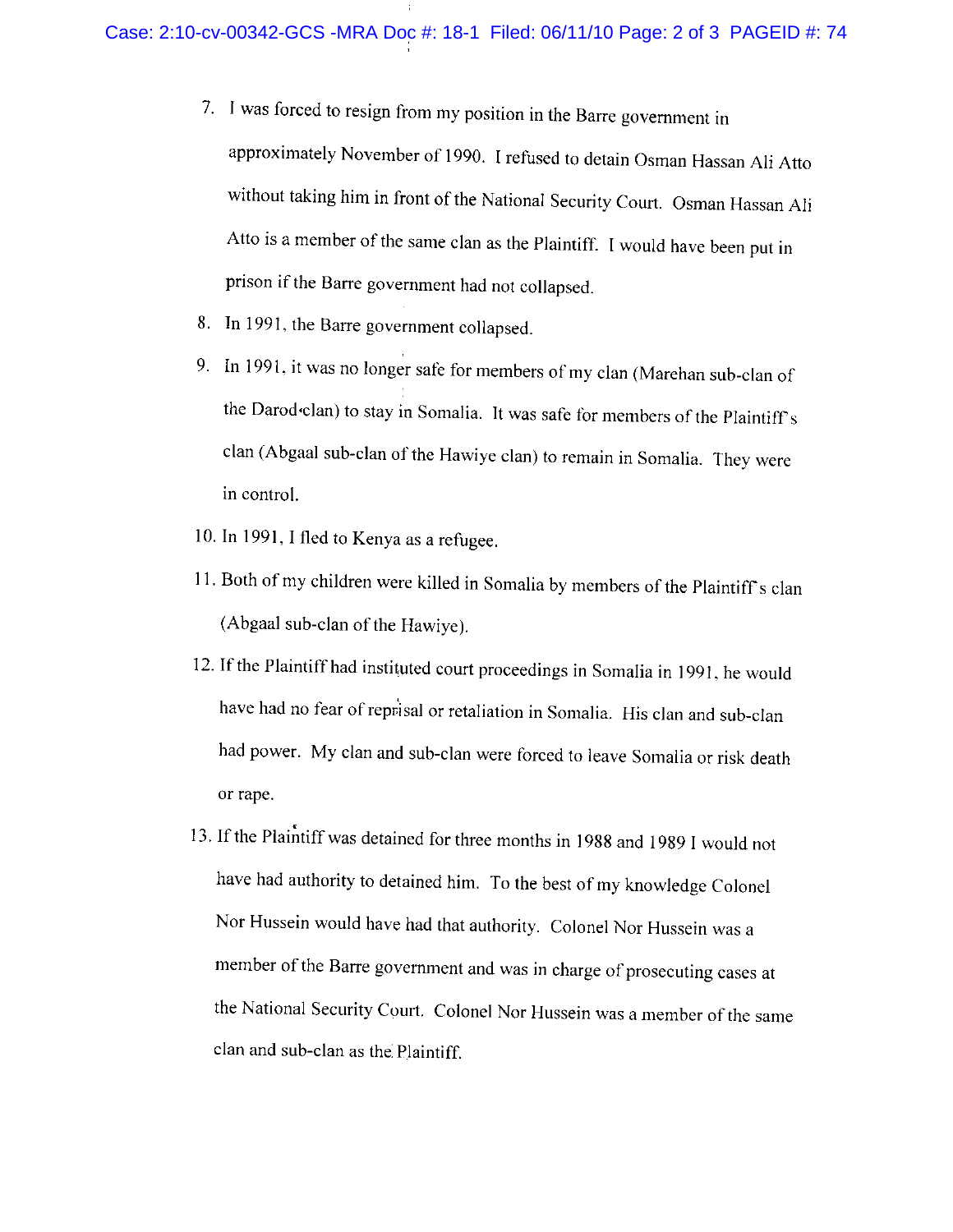- 14. In Kenya I lived openly. If anyone wanted to find me it would not have been hard to do.
- 15. I moved to the United States in May of 2000. I have lived peacefully in Columbus, Ohio. I have re-married and have a child.
- 16. Many of the witnesses and documents relevant to the preparation of my

defense are located in Somalia.

FURTHER AFFIANT SAYETH NAUGHT.  $\sqrt{\alpha_{\text{par}}} \frac{1}{\sqrt{D}}$  -  $11 - 10$ Abdi Magan

Notary Public

Sworn to and subscribed by me this  $\frac{6}{100}$  day of  $\frac{\sqrt{u} \wedge e}{\sqrt{u}}$ , 2010.



 $\hat{\mathbf{x}}$ 

PETER C. EZJ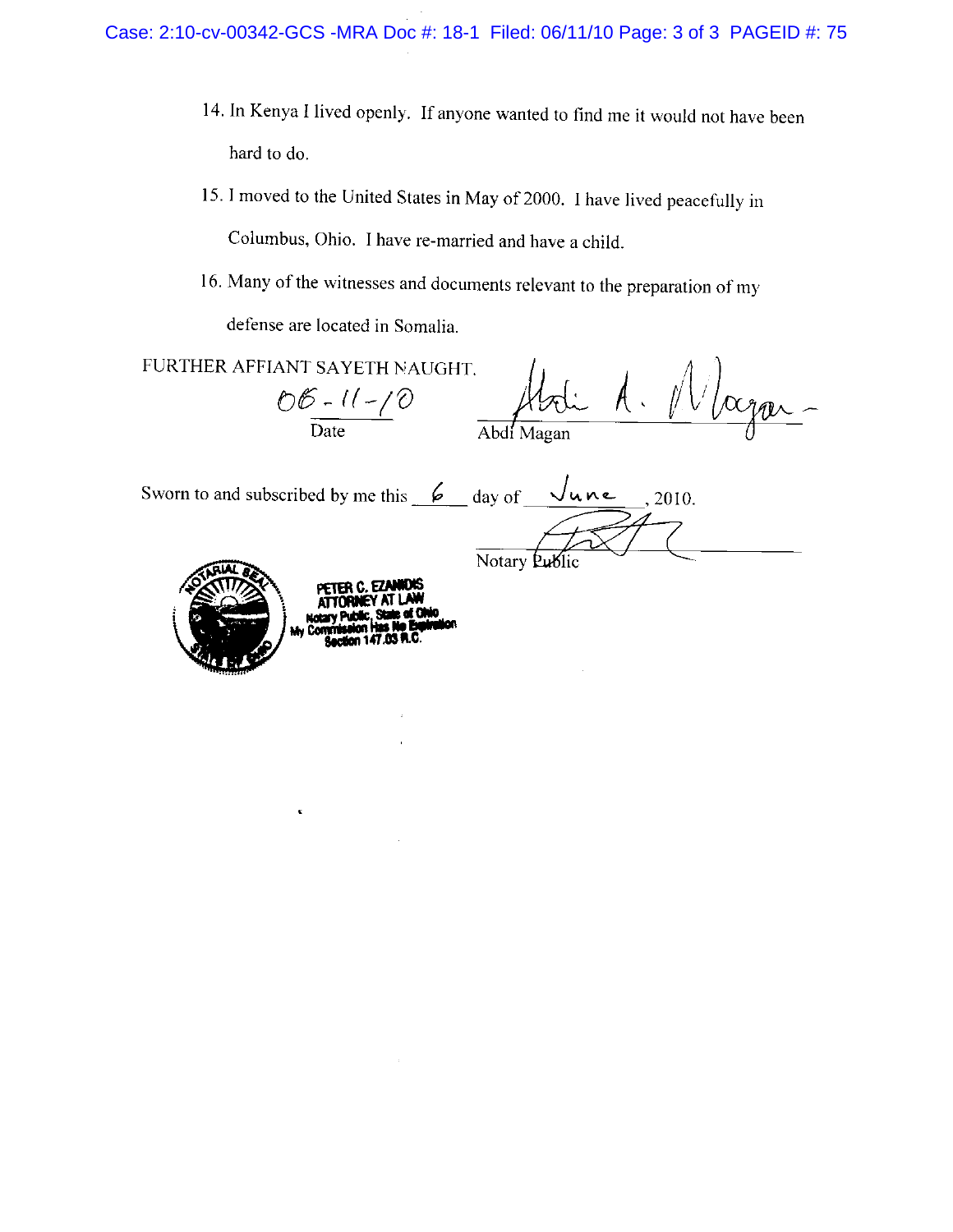Case: 2:10-cv-00342-GCS -MRA Doc #: 18-2 Filed: 06/11/10 Page: 1 of 3 PAGEID #: 76

## IN THE EASTERN DISTRICT COURT FOR THE EASTERN DISTRICT OF VIRGINIA

### ALEXANDRIA DIVISION

|                           | $\ddot{\phantom{1}}$ |                            |
|---------------------------|----------------------|----------------------------|
| BASHI ABDI YOUSUF, et al. | $\star$              |                            |
|                           | $\star$              |                            |
| Plaintiffs,               | $\star$              | Civil Action No. 1:04W1360 |
|                           | $\star$              |                            |
| V.                        | $\star$              |                            |
|                           | ÷                    |                            |
| MOHAMED ALI SAMANTAR      | $\star$              |                            |
|                           | $\star$              |                            |
| Defendant.                | $\star$              |                            |

### AFFIDAVIT OF ALESSANDRO CAMPO

I, Alessandro Campo, under oath, do hereby state as follows:

- I am over eighteen years of age and am otherwise qualified to testify to the facts and 1. opinions set forth below. All of the facts and opinions rendered herein are based upon my personal knowledge.
- $2.$ I am a graduate of the University of Rome 'La Sapienza' and hold a M.A. degree in law.
- $3.$ From March 1999 to December 2001, I served as the Legal Expert for the United Nations and the Italian Embassy to Somalia. I currently am employed as short-term expert (justice and home affairs sector) with an EC project in Albania.
- $\overline{4}$ . Between September 23 to October 9, 1999, I participated in a mission of the United Nations Development Office for Somalia ("UNDOS") to assess the courts and judicial authorities in Somaliland. My trip resulted in the publication of "Assessment of the Judiciary System of Somaliland" for UNDOS.
- $5<sub>1</sub>$ I also am the co-author of a paper entitled "The Evolution and Integration of Different Legal Systems in the Horn of Africa: The Case of Somaliland" published in Global Jurist

 $\frac{t}{t}$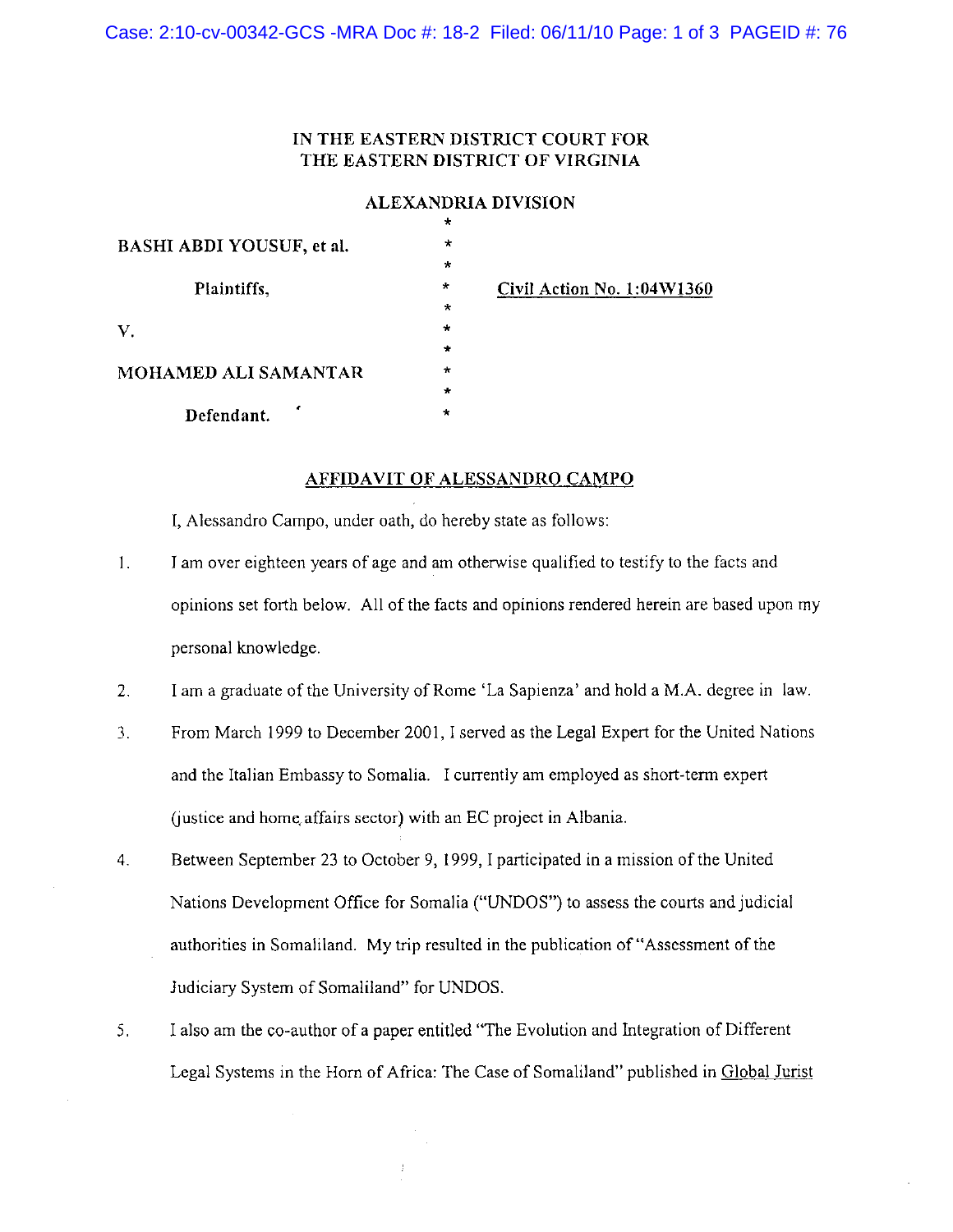Topics.

- From my assessment of Somaliland's judiciary, and based upon information generated by 6. the Somaliland Government that I deem to be reliable, there has been a relatively independent and functioning judiciary within Somaliland since 1991. This judiciary also receives international support, as do other of Somaliland's institutions.
- Somaliland's judiciary is competent to hear claims such as these, for torture and crimes  $7.$ against humanity, and could do so relatively independent of political influence.
- A Somali bringing a claim for victimization against a former member of the Barre 8. administration could bring such a claim in Somaliland for events that took place in Somaliland, in 'Puntland' for the events that took place in North East Somalia, and in Mogadishu for the events that took place in Benadir Region that is the district around Mogadishu. Somalia is to be considered as a de facto federal State with three national authorities (including their own judicial systems and law enforcement agencies) that control different areas of the country, i.e. Somaliland for NW Somalia, Puntland for NE Somalia and the Transitional National Government for Benadir Region.
- Somaliland's law provides causes of action for damages to victims of torture, prisoner 9. abuse, and crimes against humanity.
- In the event of a judgment, Somaliland's judicial system provides adequate mechanisms 10. for enforcement.
- After the fall of the Barre administration in 1991, a Somali bringing a claim for  $11.$ victimization against a former official of the Barre administration would have had little or no fear of reprisal for himself or family members still residing in Somaliland, the rest of Somalia, or outside of the area. The remnants of the Barre Administration do not exist in

 $\frac{1}{2}$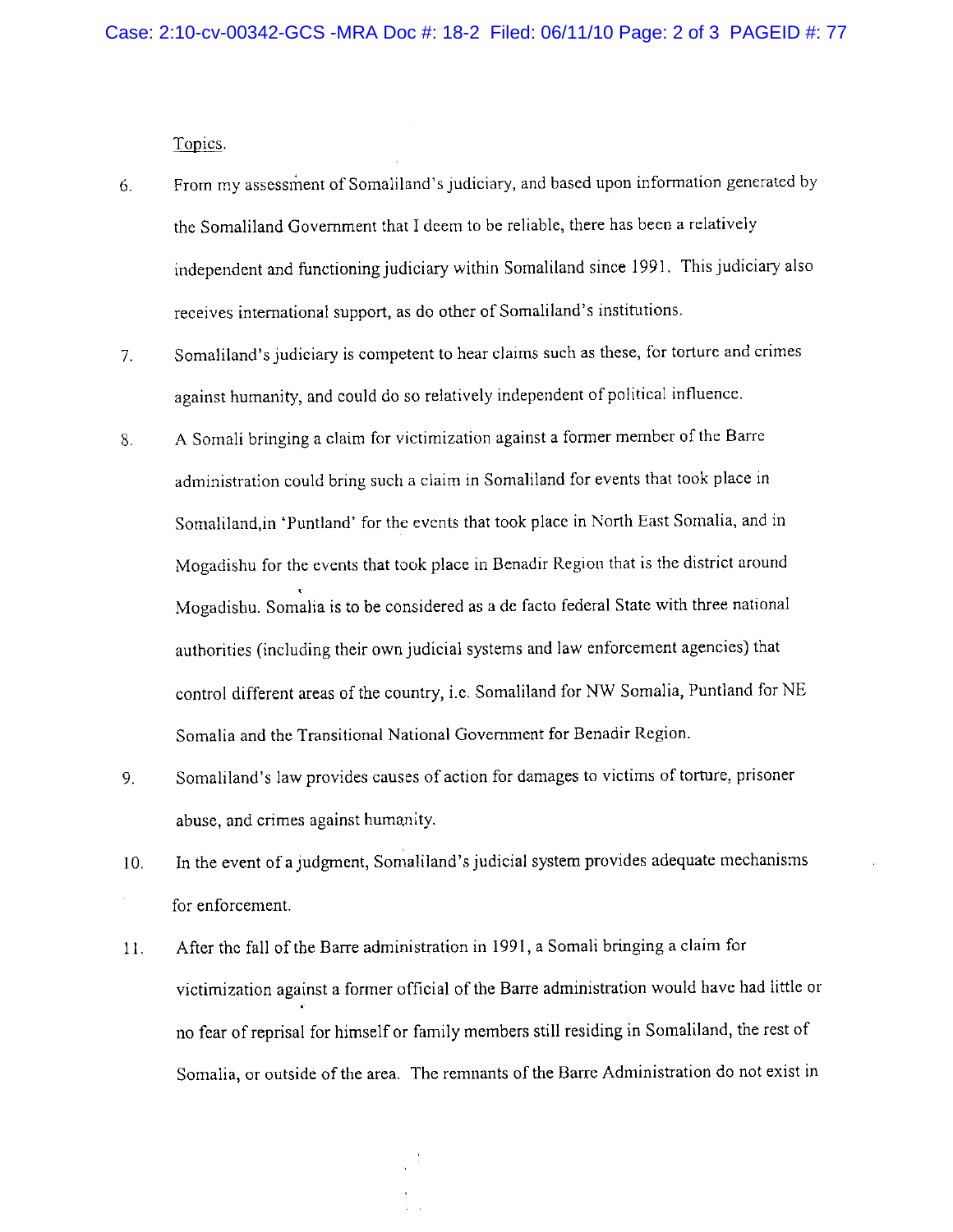Somalia, or outside of the area. The remnants of the Barre Administration do not exist in an organized fashion and would be incapable of taking retaliatory action against Plaintiffs or their families.

A Somali bringing a claim for victimization in the U.S. or elsewhere against a former 12. member of the Barre administration would have no appreciably greater difficulty

collecting information for that claim in 1991 than today.

13,

agina.<br>Réferènsie

The year 1997 marks no particular change in the situation outside of Somaliland (as chaotic conditions continue to exist to date) or in Somaliland (where relatively stable conditions have existed since 1991).

I declare under penalty of perjury that the foregoing is true and correct.

Alessandro Campo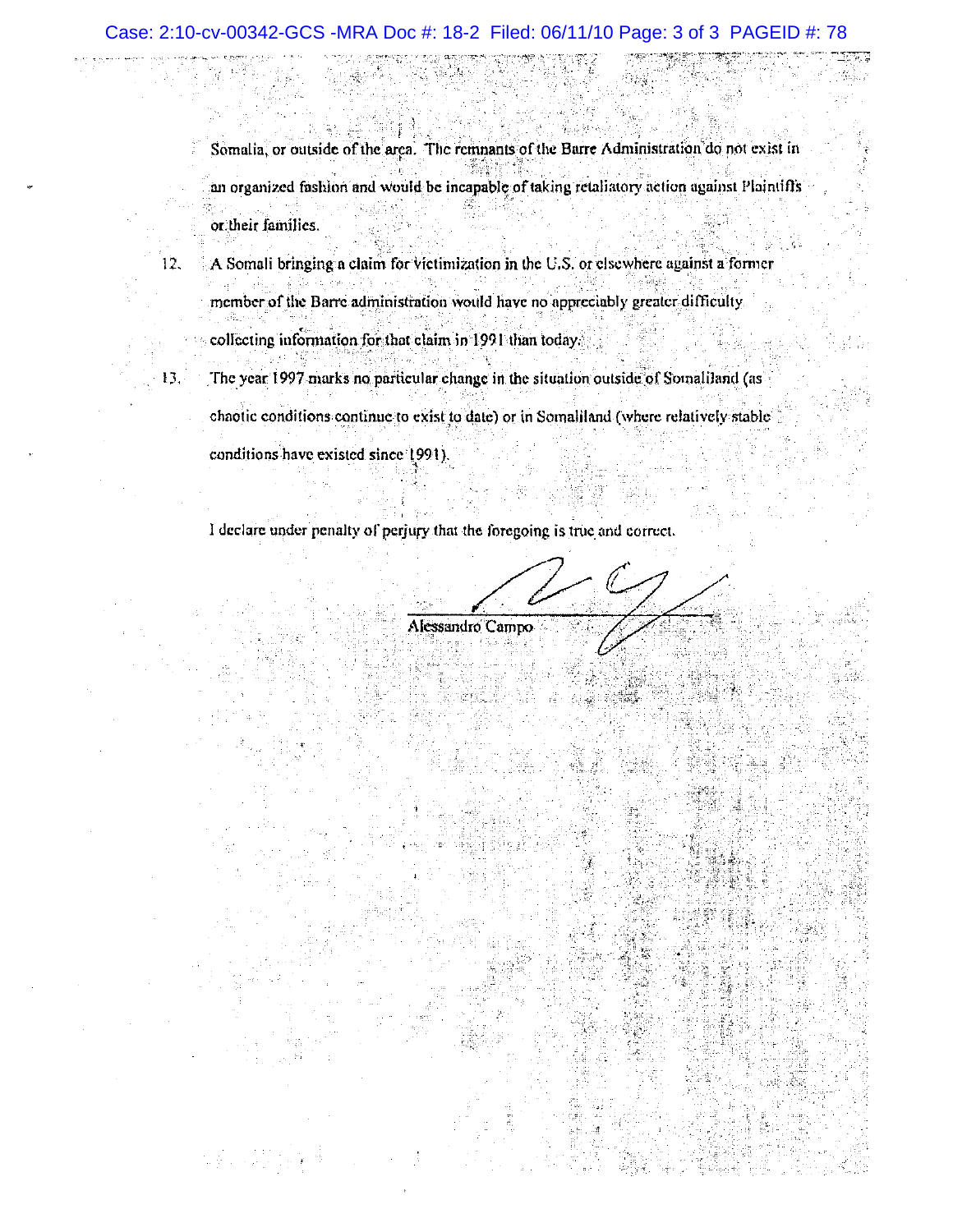### IN THE EASTERN DISTRICT COURT FOR THE EASTERN DISTRICT OF VIRGINIA

### ALEXANDRIA DIVISION

|                           | $\ast$  |                              |
|---------------------------|---------|------------------------------|
| BASHI ABDI YOUSUF, et al. | $\star$ |                              |
|                           | $\star$ |                              |
| Plaintiffs,               | $\star$ | Civil Action No 1:04 CV 1360 |
|                           | $\star$ |                              |
| v.                        | $\star$ |                              |
|                           | $\star$ |                              |
| MOHAMED ALI SAMANTAR<br>x | $\star$ |                              |
|                           | $\star$ |                              |
| Defendant.                | $\star$ |                              |
|                           |         |                              |

### AFFIDAVIT OF ALESSANDRO CAMPO

I, Alessandro Campo, under oath, do hereby state as follows:

- $\mathbf{I}$ . I am over eighteen years of age and am otherwise qualified to testify to the facts and opinions set forth below. All of the facts and opinions rendered herein are based upon my personal knowledge.
- $2.$ I am a graduate of the University of Rome 'La Sapienza' and hold a M.A. degree in law.
- $3.$ From March 1999 to December 2001, I served as the Legal Expert for the United Nations ("UN") and the Italian Embassy to Somalia. I also served as program officer for the UN 'Oil-for-Food' Program for Iraq from March to November 2003. I am currently working as short-term expert (justice and home affairs sector) with several European Community projects in the Balkans.
- Between September 23 to October 9, 1999, I participated in a mission of the United 4. Nations Development Office for Somalia ("UNDOS") to assess the courts and judicial authorities in Somaliland. My trip resulted in the publication of "Assessment of the

 $\mathcal{A}^{\mathcal{A}}$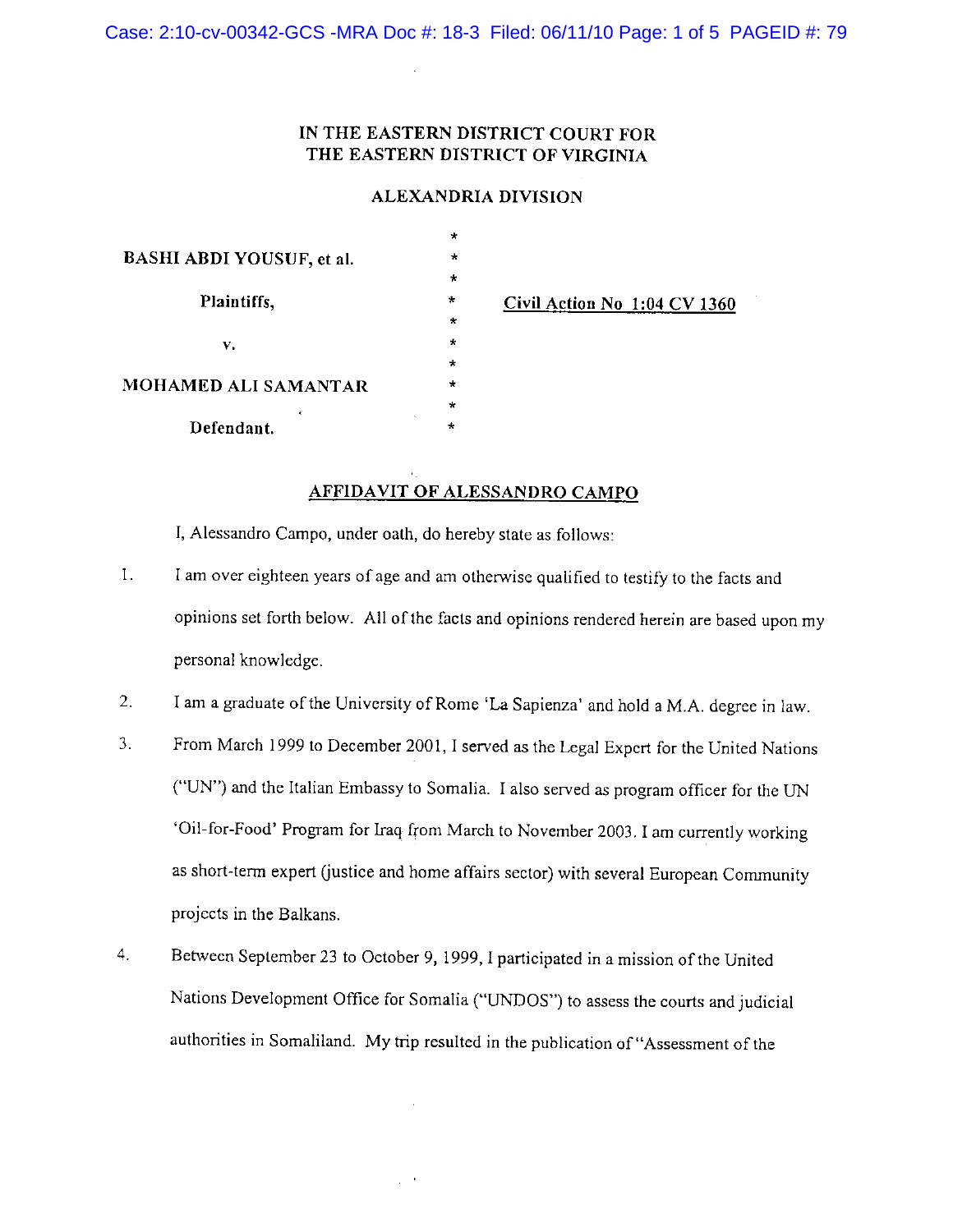Judiciary System of Somaliland" for UNDOS.

- 5. I also am the co-author of a paper entitled "The Evolution and Integration of Different Legal Systems in the Horn of Africa: The Case of Somaliland" published in Global Jurist Topics.
- In addition to my previous affidavit dated December 1, 2004 concerning the case Bashi 6. Abdi Yousuf v. Mohamed Ali Samantar, I wish to outline the following issues relating to Somaliland's legal system and supplement my previous testimony:

Somaliland's Charter (Constitution) recognizes all UN Conventions, Treaties and  $(a)$ international human rights instruments (including the UN Convention against torture, cruel or inhuman punishment or treatment) and Somaliland law provides causes of action for damages to victims of torture, prisoner abuse, and crimes against humanity.

Since 1991, in Somaliland there is a relatively stable, independent and functioning  $(b)$ judiciary that receives international support from several donors including USAID, EC, UN, and UN Office of the High Commissioner for Human Rights (UNOHCHR).

 $(c)$ Somaliland's judiciary is competent to hear claims such as these, for torture and crimes against humanity, and could do so relatively independent of political influence. In this regard, the UNOHCHR has been established in Somaliland to monitor the human rights situation in the country and to support the judicial authorities to be compliant with their human rights obligations.

Numerous human rights abuse cases have been brought in Somaliland's courts.  $(d)$ Although I do not have access to Somali case law at the moment (as I am currently stationed elsewhere), the UNOHCHR for Somalia and the UN independent expert of the UN Office of the High Commissioner for Human Rights closely monitored a case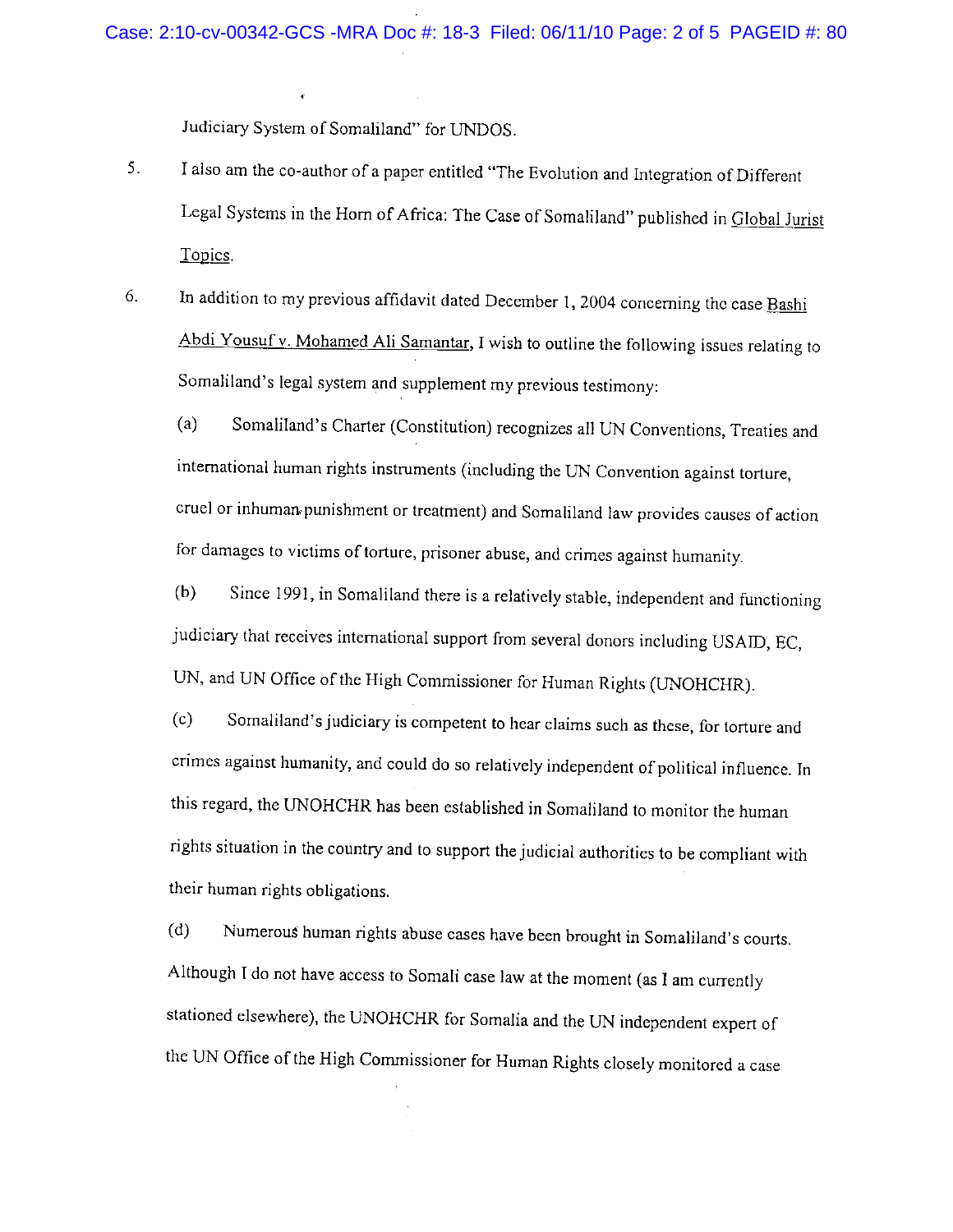with which I am familiar and which illustrates the competency and independence of Somaliland's courts to hear human rights abuse cases.

 $(e)$ The case involves three 'Somalilanders' (plaintiffs) and the Total Oil Plant in Barbera (Somaliland) that took place in 1991 and was brought to the court of Berbera and the Supreme Court in Hargeisa (Somaliland). The plaintiffs were recognized to be victims of inhuman treatment because they were forced to work in oil containers, painting them with toxic colors without having any protection (gloves, masks, uniforms, etc). The Somaliland Supreme Court found the Total Oil Plant responsible for the illnesses that the plaintiffs suffered and for the violation of their civil and human rights and awarded about US\$ 500,000 to the three Somalilanders.

 $(f)$ After the fall of the Barre administration in 1991, a Somali bringing a claim for victimization against a former official of the Barre administration would have had little or no fear of reprisal for himself or family members still residing in Somaliland, the rest of Somalia, or outside of the area. The remnants of the Barre Administration do not exist in an organized fashion and would be incapable of taking retaliatory action against Plaintiffs or their families.

The clan system of Somalia assures protection to its clan members. As Mr.  $(g)$ Samantar belongs to a minor clan, which has no significant power in any part of the country, after his forcible departure from Somalia, he would have had no power to exact acts of revenge upon Plaintiffs or anyone in Somalia and particularly in Somaliland.

A Somali bringing a claim for victimization in the U.S. or elsewhere against a  $(h)$ former member of the Barre administration would have no appreciably greater difficulty conducting an investigation of his/her claim in 1991 than today. It should also be noted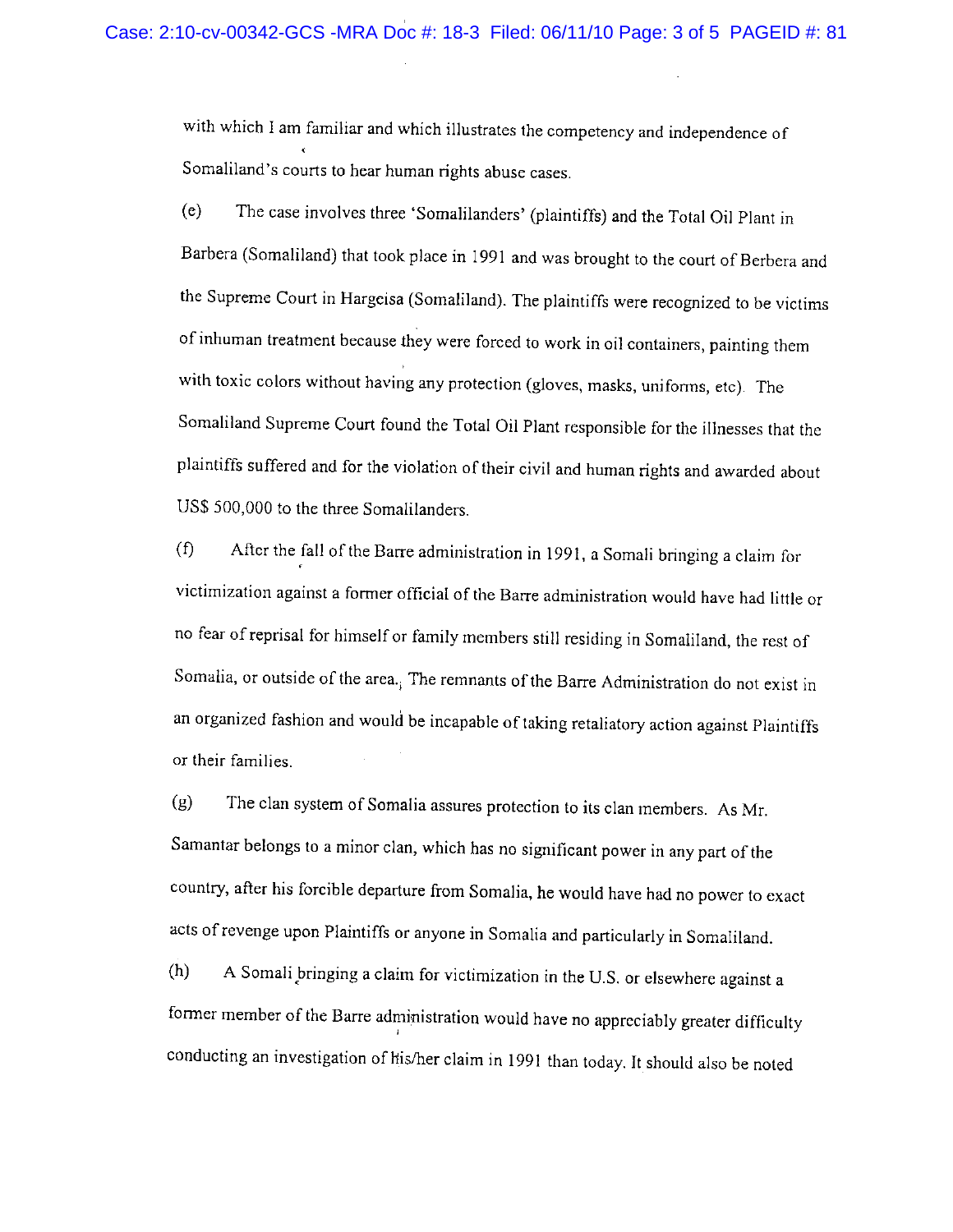that risks of retaliation against him/her or his/her family would not have been substantially greater than it is today.

 $(i)$ The year 1997 marks no particular change in the situation outside of Somaliland (as chaotic conditions continue to exist to date) or in Somaliland (where relatively stable conditions have existed since 1991).

 $(i)$ My direct work experience with the UN in Somalia/Somaliland and Iraq allow me to compare the judicial systems of these countries and to note that the international community recognizes the possibility of bringing a human rights case in a court in Iraq (a notoriously war torn country), and similarly, that a Somali could have brought a human rights case to the court in Somaliland. Considering the far superior level of peace and stability in Somaliland and that it has had a functioning judicial system since 1991, it is clear that Somaliland presents an available and adequate forum for Plaintiffs' claims.

 $7.$ With regard to the status of Italian law, I wish also to add that according to Art. 5 of the UN Convention against torture, cruel or inhuman punishment or treatment (which Italy has ratified), a Somali could have brought an action against Mr. Samantar in an Italian court at a time during the period from February 20, 1991 (when Mr. Samantar moved to Italy) to November 9, 1997 (when Mr. Samantar left Italy).

I declare under penalty of perjury that the foregoing is true and correct.

Alessandro Campo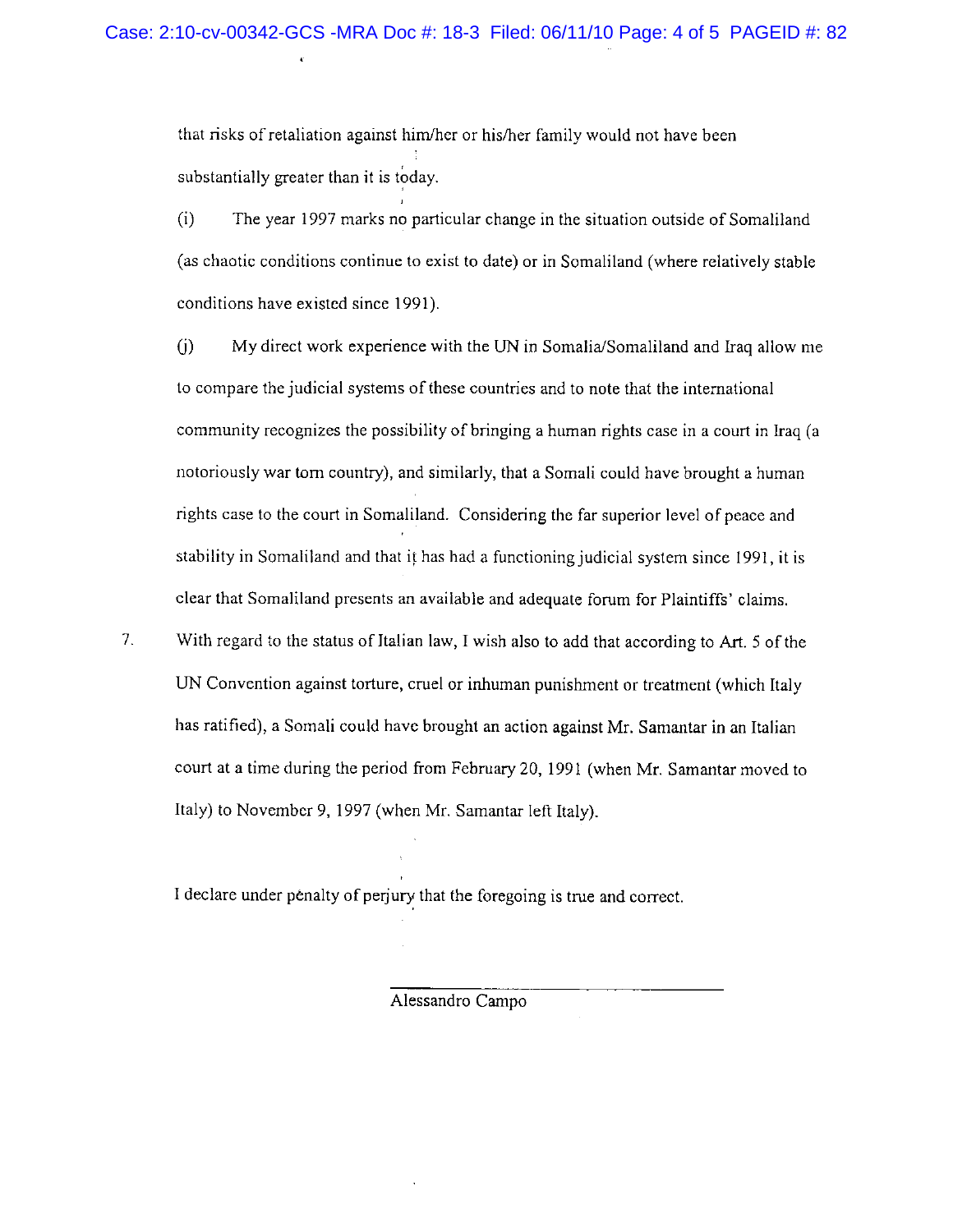$\bar{\mathcal{A}}$  $\sim$ 

 $\hat{\boldsymbol{\beta}}$ 

 $\tilde{\mathbf{c}}$ 

 $\epsilon$  $\frac{1}{2}$ 

Alessandro Campo

 $\sigma_{\rm{eff}}=1$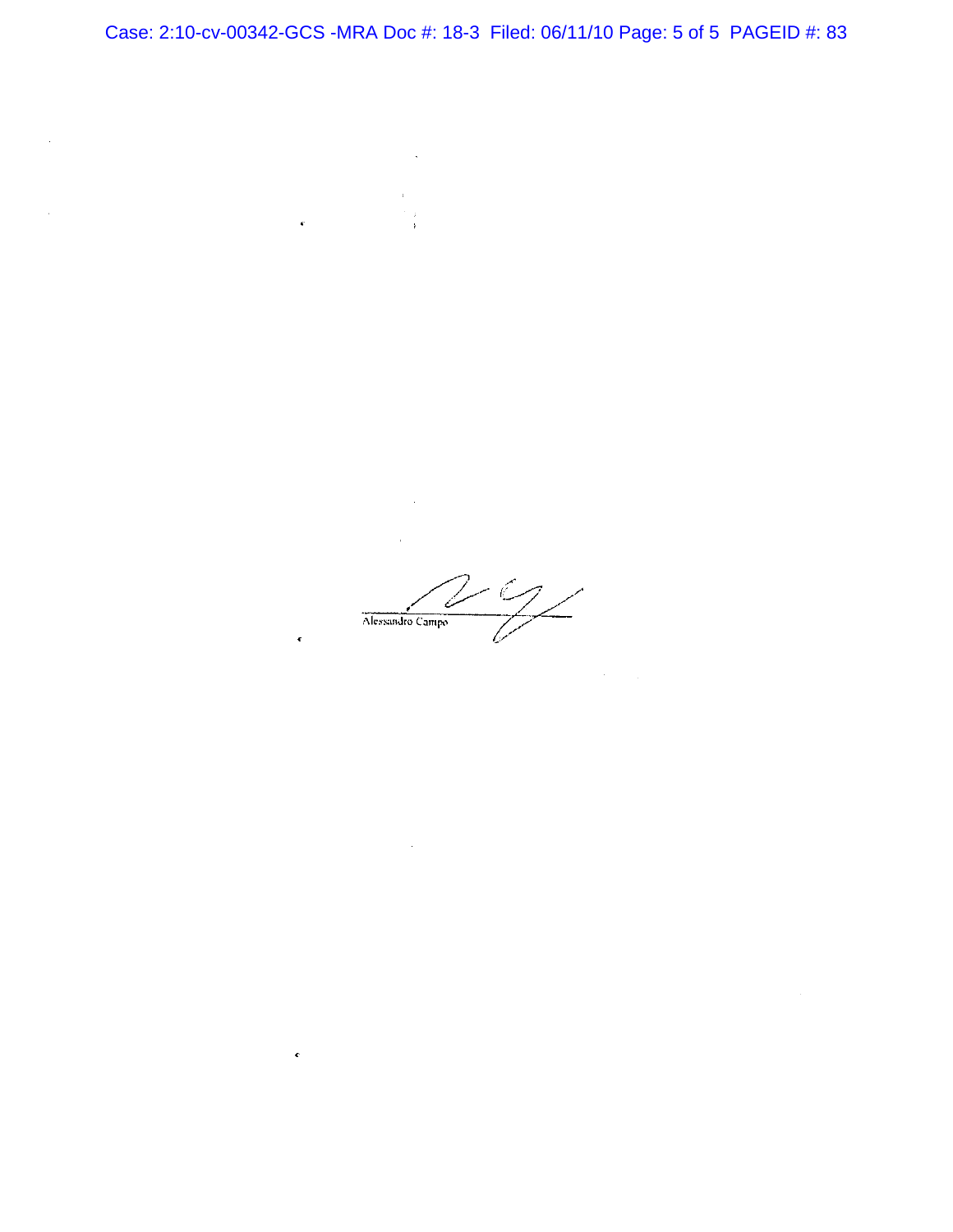Case: 2:10-cv-00342-GCS -MRA Doc #: 18-4 Filed: 06/11/10 Page: 1 of 3 PAGEID #: 84

 $\epsilon$ 

ä

### IN THE EASTERN DISTRICT COURT FOR THE EASTER DISTRICT OF VIRGINIA

### ALEXANDRIA DIVISION

| BASHI ABDI YOUSUF, et al           | $\ast$ |                            |
|------------------------------------|--------|----------------------------|
|                                    | $\ast$ |                            |
| Plaintiffs,                        | $\ast$ | Civil Action No. 1:04W1360 |
|                                    | $\ast$ |                            |
|                                    | $\ast$ |                            |
| MOHAMED ALI SAMANTAR               | *      |                            |
|                                    | $\ast$ |                            |
| Defendant.<br>$\ddot{\phantom{1}}$ | ۰.     |                            |
|                                    |        |                            |

### **AFFIDAVIT OF MAHMOUD HAJI NUR**

I, Mahmoud Haji Nur under oath, do herby state as follows:

- 1. I am over eighteen years of age and am otherwise qualified to testify to the facts and opinions set forth below. All of the opinions rendered herein are based on my personal knowledge, information, or belief.
- 2. From 1973-1978, and again in 1980, I represented Somalia as the Somali Ambassador to the Sudan.
- 3. From 1978-1980, I represented Somalia as the Somali Ambassador to Kenya.
- 4. From 1981-1986, I represented Somalia as the Somali Ambassador to the United States.
- 5. From 1987-1990, I served as the Chairman of the Somali Ports Authority.
- 6. From 1991 through the present I have resided in the United States.
- 7. I am originally from an area now forming part of Somaliland, which was formed from the northern part of Somalia after the fall of the Barre administration in 1991.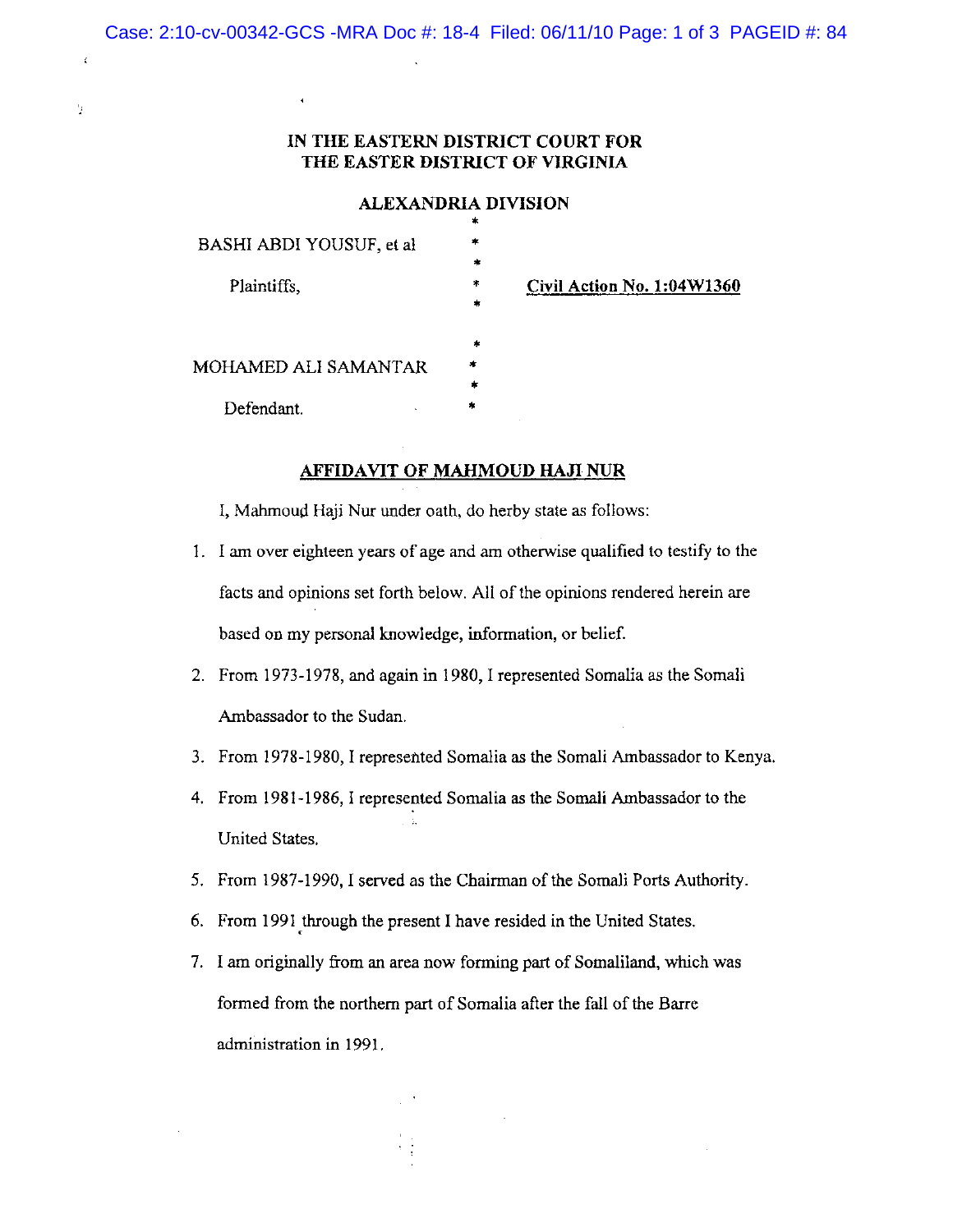- 8. I closely follow the developments in Somaliland and the rest of Somalia, and I am knowledgeable about Somaliland's government and judiciary and the general state of affairs in the rest of Somalia.
- 9. A Somali bringing a claim for victimization against a former member of the Barre administration could have brought such a claim in Somaliland for events that took place in Somaliland or the rest of Somalia.
- 10. Somaliland's law provides cause of action for damages to victims of torture, prisoner abuse, and crimes against humanity.
- 11. After the fall of the Barre administration in 1991, a Somali bringing a claim for victimization against a former official of the Barre administration would have had no fear of reprisal for himself or family members still residing in Somaliland, the rest of Somalia, or outside of Somalia.
- 12. Conditions in Somalia, outside of Somaliland, since 1991 have been chaotic and characterized by tribal warfare. However, this situation should have no impact on the Plaintiff's ability to bring a claim against former Barre officials. The remnants of the Barre Administration do not exist in an organize fashion and would be incapable of taking retaliatory action against Plaintiffs or their families.
- 13. The year 1997 marks no particular change in Somalia's situation outside of Somaliland, as chaotic conditions continue to exist to date.
- 14. A Somali bringing a claim for victimization in the U.S. or elsewhere against a former member of the administration would have been able to collect information about his case since 1991.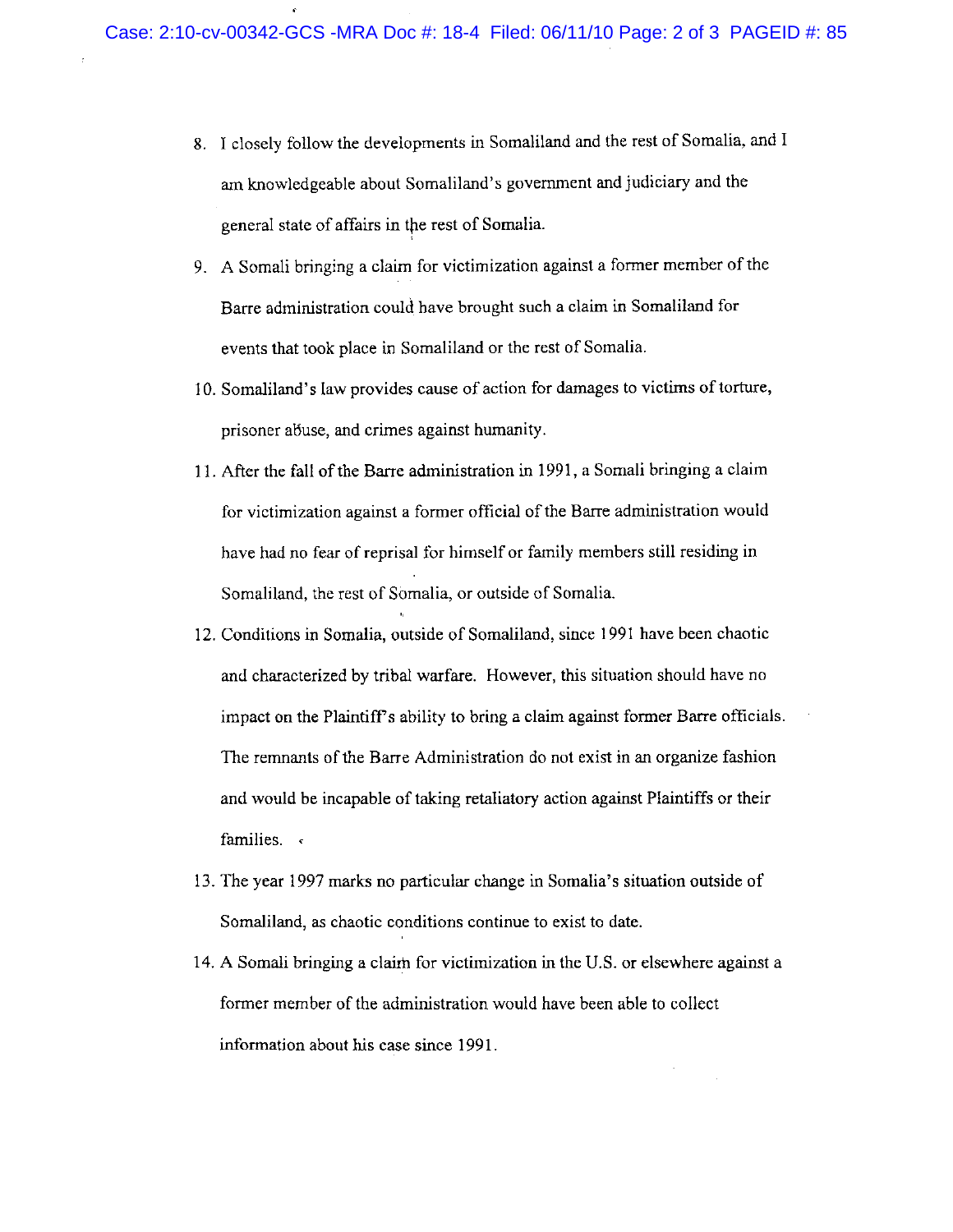I solemnly affirm under the penalties of perjury that the contents of the foregoing Affidavit are true to the best of my knowledge, information and belief.

| Mahmoud Haji Nur |  |  |
|------------------|--|--|

 $\mathbb{A}$   $\mathbb{R}$  a Notary Public in and for the State of  $\mathbb{R}$ . Anixe  $I,$ do hereby certify that Mahmoud Haji Nur subscribed his name to the foregoing document and made oath that the statements contained therein are true and correct to the best of his knowledge, before me on this  $\frac{154}{15}$  day  $\frac{\text{degulge}}{\text{degulge}}$  2004.

ł.

 $\hat{\mathbf{r}}$ 

My commission expires:  $053108$ Notary Public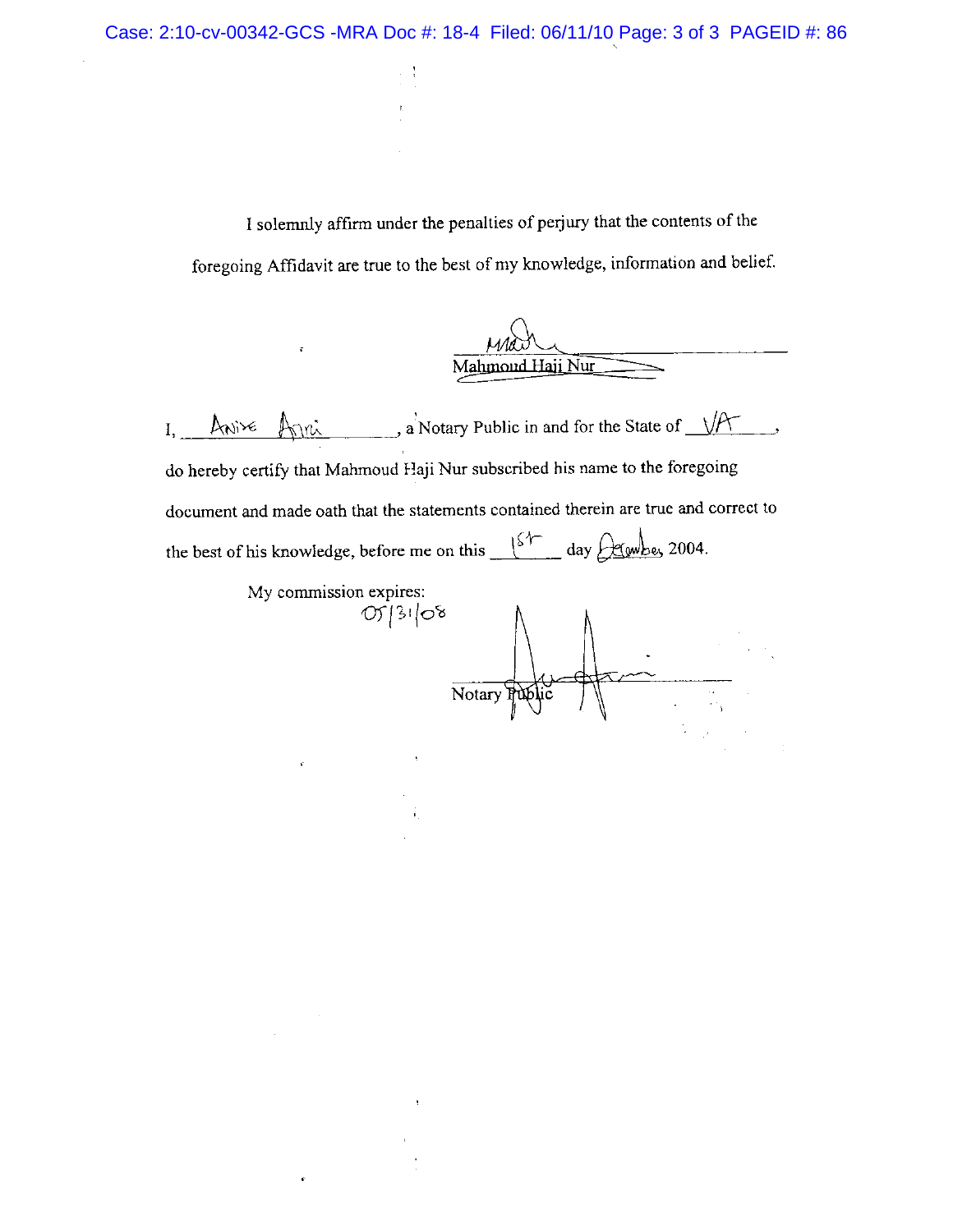Case: 2:10-cv-00342-GCS -MRA Doc #: 18-5 Filed: 06/11/10 Page: 1 of 3 PAGEID #: 87

## IN THE EASTERN DISTRICT COURT FOR THE EASTERN DISTRICT OF VIRGINIA

### **ALEXANDRIA DIVISION**

|                           | $\star$ |                            |
|---------------------------|---------|----------------------------|
| BASHI ABDI YOUSUF, et al. | $\star$ |                            |
|                           | $\star$ |                            |
| Plaintiffs,               | $\star$ | Civil Action No. 1:04W1360 |
|                           | $\star$ |                            |
| ν.                        | $\star$ |                            |
| MOHAMED ALI SAMANTAR      | $\star$ |                            |
|                           | $\star$ |                            |
|                           | $\star$ |                            |
| Defendant.                | $\star$ |                            |
|                           |         |                            |

### **AFFIDAVIT OF MOHAMED ABDIRIZAK**

I, Mohamed Abdirizak, under oath, do hereby state as follows:

- $1.$ I am over eighteen years of age and am otherwise qualified to testify to the facts and opinions set forth below. All of the facts and opinions rendered herein are based on my personal knowledge.
- $2.$ I was born and raised in Mogadishu, Somalia.

 $\tilde{\mathbf{t}}$ 

- $3<sub>1</sub>$ I left Somalia in 1986 to pursue higher education in the Pakistan, but I returned to Somalia in the summers of 1987 and 1988.
- In 2000, I obtained a Masters Degree from the Johns Hopkins School of Advanced  $\overline{4}$ . International Studies in Washington, DC.
- 5. In 2001-2002 I served with the United Nations Development Program for Somalia, operating out of Nairobi, Kenya.
- 6. During my tenure with the United Nations Development Program for Somalia, I made several missions into the Northwest region of Somalia, referred to as Somaliland.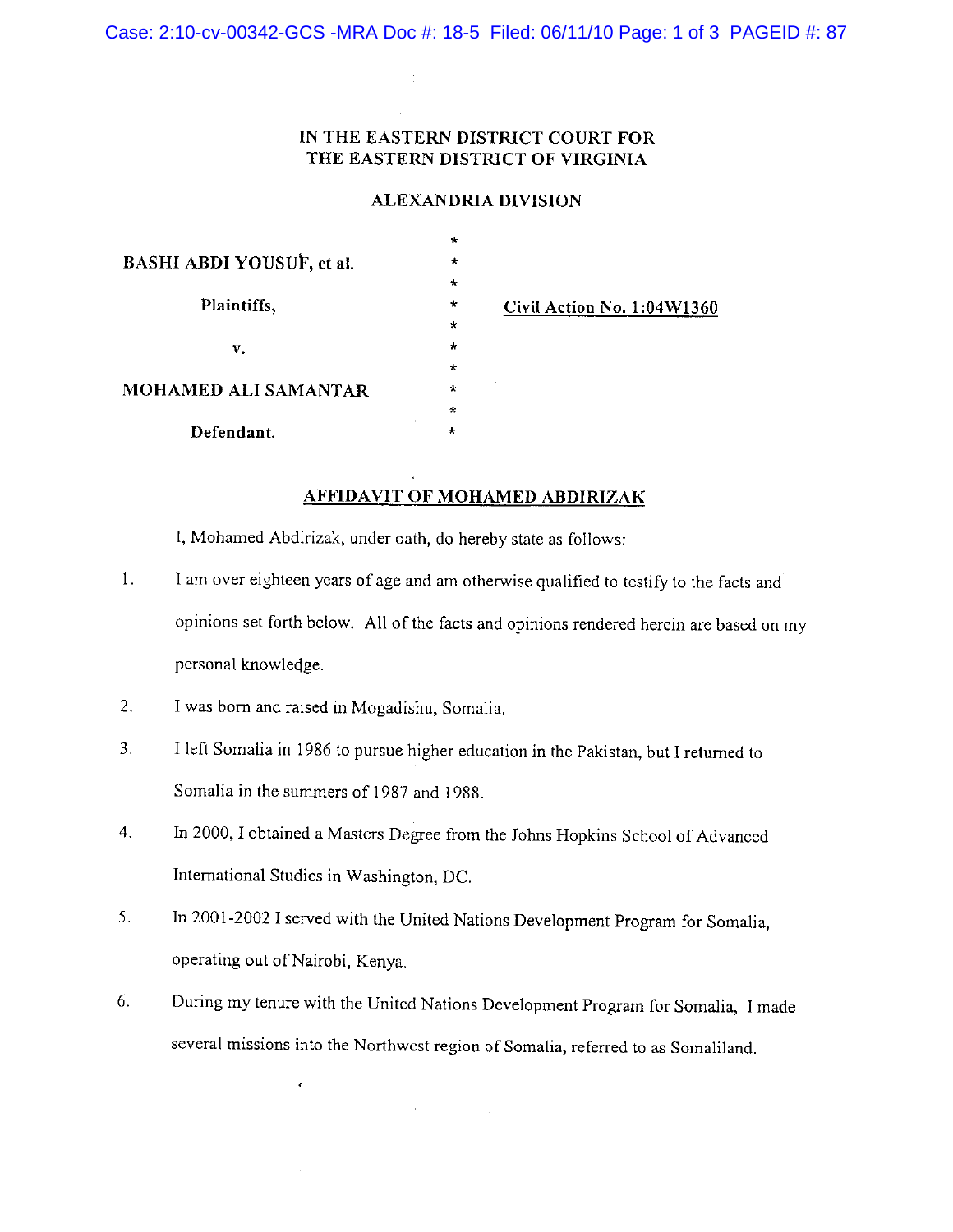- Following the collapse of the Somali government in 1991, Somaliland unilaterally  $7<sub>1</sub>$ proclaimed its secession from the rest of Somalia and formed its own government and judiciary system over the following years. Somaliland has enjoyed stability from 1991 until the present, except for a brief period in 1994.
- From my tenure with the United Nations Development Program's Somalia Country 8. Office, I am aware that the United Nations funded and implemented a Rule of Law program with several components, including strengthening the Somaliland judiciary system and law enforcement.
- 9. Since 1991, Somaliland has been the only consistently stable region in Somalia. There have been brief periods of stability in other parts of Somalia since 1991, except perhaps Mogadishu, which experienced clan warfare. However, for over ten years, a Somali living in Somaliland, or another stable area of Somalia, would have been able to gather the necessary information to bring a claim against a former government official no differently than today.
- 10. I do not believe that a Somali would have a reasonable fear of reprisal for bringing claims against a former government official because the former members of the government did not have a unified political interest. The government was comprised of individuals from various clans with different political beliefs. Today, the remaining members of the government do not exist in an organized fashion and would be incapable of taking retaliatory action against Plaintiffs or their families.
- 11. The year 1997 marks no particular change in Somalia's situation.